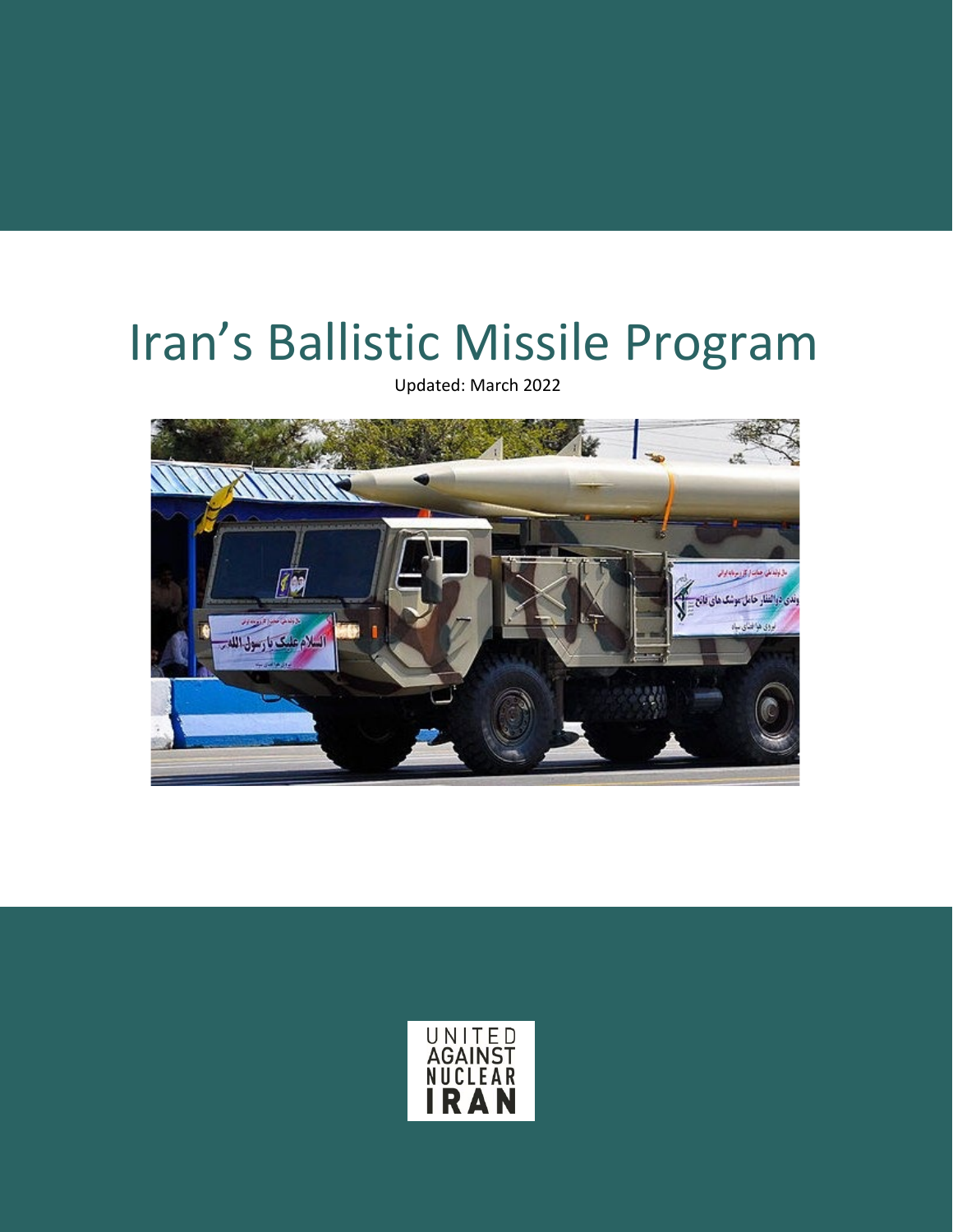

# **Contents**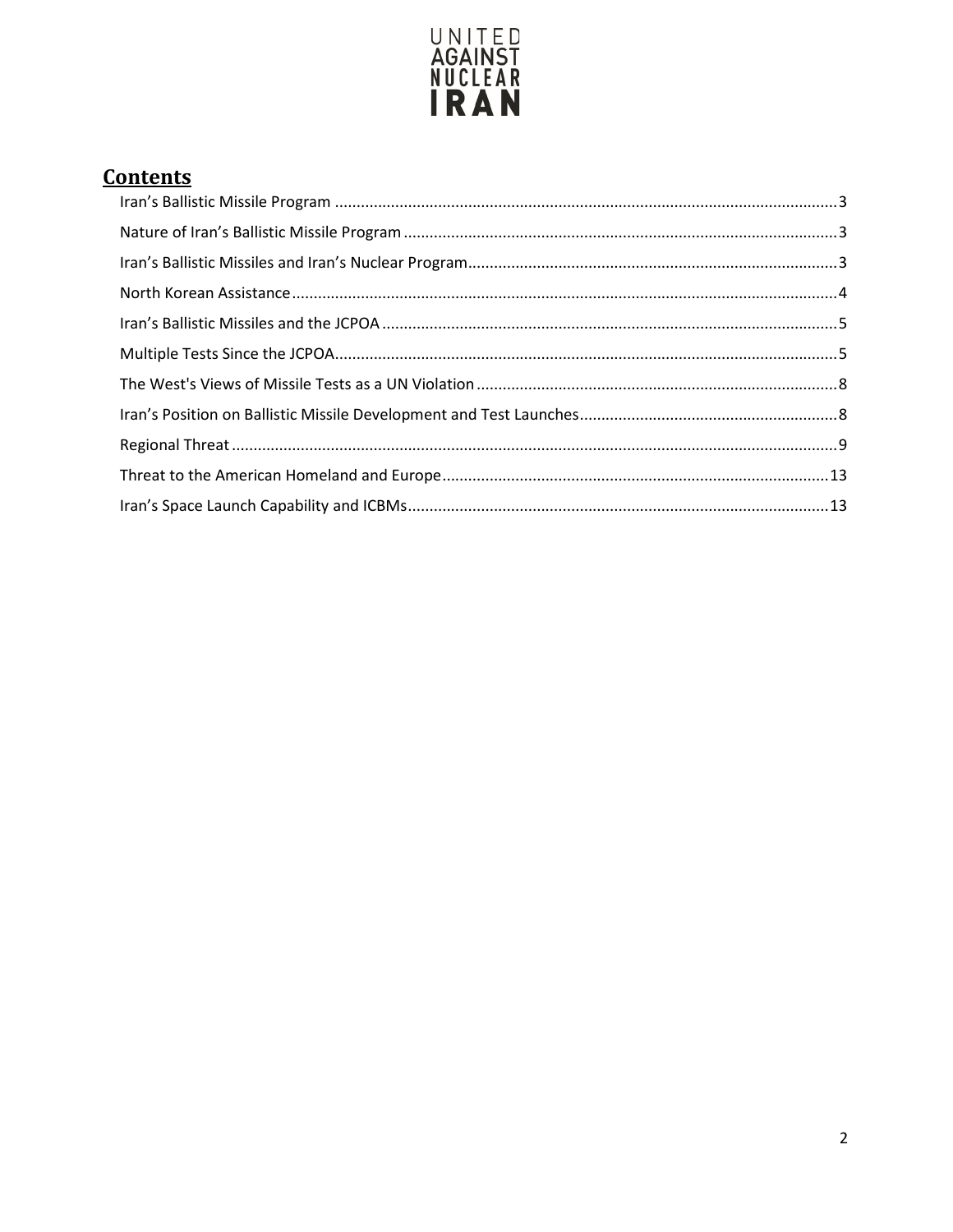

# <span id="page-2-0"></span>**Iran's Ballistic Missile Program**

Since the signing of the Joint Comprehensive Plan of Action (JCPOA) nuclear deal, Tehran's ballistic missile program continues to pose a serious threat to the United States, its allies, and its strategic interests in the Middle East. Iran has test-fired more than 30 nuclear-capable ballistic missiles since July 2015, despite a UN Security Council resolution, approved along with the nuclear accord, which explicitly calls on Iran to refrain from such activity. Iran has shown no signs of slowing the development of its ballistic missile program, which is inextricably intertwined with its nuclear program. In fact, long-range ballistic missiles have historically always been developed in unison a nuclear weapons program. Iran has invested heavily in its missile and space programs and is making every effort to make them more efficient and operational.

# <span id="page-2-1"></span>**Nature of Iran's Ballistic Missile Program**

Iran has been developing ballistic missile capabilities based on Russia, North Korean, and Chinese technology or weapons systems [since the early 1980s.](http://www.iranwatch.org/our-publications/weapon-program-background-report/history-irans-ballistic-missile-program) During its prolonged war against Iraq in the 1980s, Iran reportedly [launched more than 600 ballistic missiles.](http://www.fas.org/sgp/crs/nuke/RS22758.pdf) According to the [2016 Worldwide Threat](http://www.armed-services.senate.gov/imo/media/doc/Clapper_02-09-16.pdf)  [Assessment of the U.S. Intelligence Community,](http://www.armed-services.senate.gov/imo/media/doc/Clapper_02-09-16.pdf) Iran's ballistic missiles are inherently capable of delivering weapons of mass destruction. The U.S. government has also [noted](https://www.dia.mil/Portals/27/Documents/News/Military%20Power%20Publications/Iran_Military_Power_V13b_LR.pdf) that "Iran has the largest and most diverse ballistic missile arsenal in the Middle East." According to an April 202[1 report](https://www.iiss.org/blogs/research-paper/2021/04/iran-missiles-uavs-proliferation) by the International Institute for Strategic Studies, "Iran has between six and eight liquid-fuel ballistic missiles and up to 12 solid-fuel systems, depending on how different variants of systems are counted. It is estimated to have up to 100 road-mobile launchers for shortrange ballistic missiles (SRBMs), perhaps 50 launchers for mediumrange ballistic missiles (MRBMs), and well over 1,000 associated missiles."

A November 2019 U.S. Defense Intelligence Agency (DIA) report entitled ["Iran Military Power"](https://www.dia.mil/Portals/27/Documents/News/Military%20Power%20Publications/Iran_Military_Power_V13b_LR.pdf) found that Iran's ballistic missile program is an important plank of Iran's hybrid approach to warfare that helps it overcome shortcomings in its conventional forces, as it is militarily outspent by its adversaries and hampered in its procurement efforts by international sanctions. According to the DIA report, "Lacking a modern air force, Iran has embraced ballistic missiles as a long-range strike capability to dissuade its adversaries in the region—particularly the United States, Israel, and Saudi Arabia—from attacking Iran. Iran can launch salvos of missiles against large area targets, such as military bases and population centers, throughout the region to inflict damage, complicate adversary military operations, and weaken enemy morale."

Ballistic missiles, along with partnerships with regional proxy militias and terrorist organizations, and increasing investments in cyber and drone warfare capabilities, provide Iran a cost-effective means of deterring its enemies and attaining leverage over other regional players. Increasingly precise ballistic missiles give Iran a potent tool to threaten or attack enemies massing military forces in surrounding environs, such as Iraq and Syria. Iran has also sought to destroy simulated enemy ships at sea in military exercises, signaling a danger to the U.S. naval presence in the region. Because of their utility in both punishing and deterring adversaries, Iran continues to invest in improving its ballistic missile arsenal's range, accuracy, and lethality in defiance of U.N. Security Council Resolution 2231.

## <span id="page-2-2"></span>**Iran's Ballistic Missiles and Iran's Nuclear Program**

Ballistic missiles are a critical component of all nuclear weapons-having countries' arsenals. A deliverable nuclear weapon requires *[three components:](http://www.thetower.org/article/why-is-iran-testing-ballistic-missiles-after-the-nuclear-deal/)* enriched fissile material (uranium in Iran's case), a delivery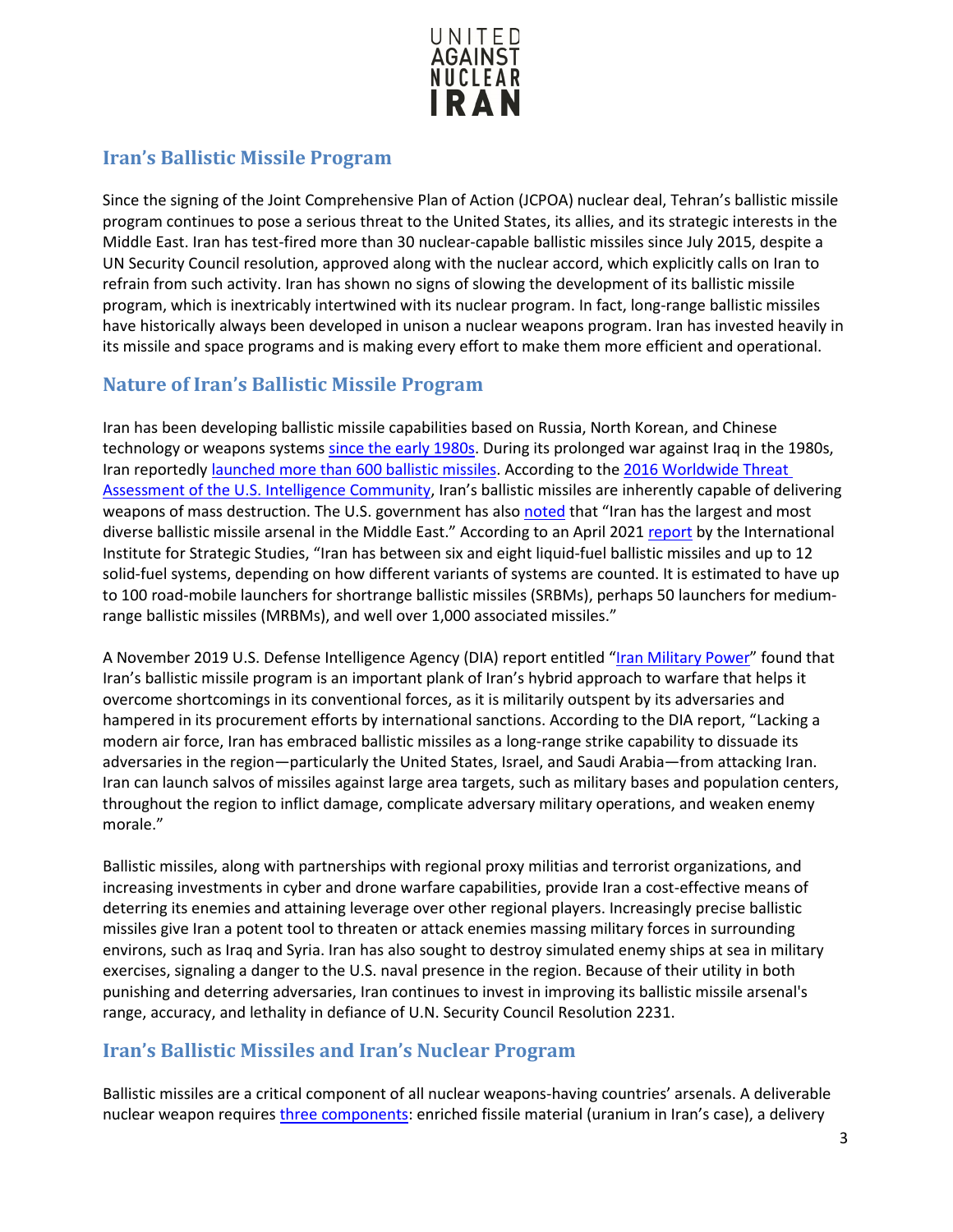

vehicle (usually some sort of missile—whether fired from land, sea or air), and a warhead that integrates the two. For this reason, ballistic missiles cannot be separated from the nuclear issue because they are the primary launch platform for any nuclear, chemical or biological warhead. Therefore, all countries that [have](https://www.fas.org/sgp/crs/nuke/RL30699.pdf)  [developed or sought nuclear weapons also developed long-range ballistic missiles.](https://www.fas.org/sgp/crs/nuke/RL30699.pdf) It is clear that the only reason for Iran to have advanced ballistic missiles is to deliver a nuclear bomb, "no other weapon justifies [the cost of developing a missile.](http://www.newsday.com/opinion/a-year-later-why-the-iran-nuclear-deal-has-failed-1.12058250)"

Speaking to the Senate Select Committee on Intelligence in 2011, Director of National Intelligence James Clapper made clear that ["ballistic missiles would be Iran's likely preferred method of delivering nuclear](http://intelligence.house.gov/sites/intelligence.house.gov/files/documents/dnisfr021011.pdf)  [weapons.](http://intelligence.house.gov/sites/intelligence.house.gov/files/documents/dnisfr021011.pdf).." The Nuclear Threat Initiative has concluded that ["Tehran indisputably possess formidable](http://www.nti.org/learn/countries/iran/delivery-systems/)  [weapons delivery capability, and its ongoing missile program poses serious challenges to regional](http://www.nti.org/learn/countries/iran/delivery-systems/)  [stability.](http://www.nti.org/learn/countries/iran/delivery-systems/)" According to the International Atomic Energy Agency (IAEA), in the early 2000s, when Iran was known to have conducted nuclear weapon design and weaponization work, Iran [studied](https://isis-online.org/uploads/isis-reports/documents/IAEA_Iran_8Nov2011.pdf) how to integrate a nuclear payload into the reentry vehicle of a Shahab-3 ballistic missile.

## <span id="page-3-0"></span>**North Korean Assistance**

Iran's nuclear and ballistic missile program has long depended on external assistance from other states, particularly North Korea (formally known as the Democratic People's Republic of Korea, or DPRK). The DPRK has been instrumental in the development of Iran's ballistic missile program, with Iran-DPRK missile cooperation [dating back to the 1980s.](https://www.fas.org/sgp/crs/nuke/R42849.pdf#page=51)

Iran first began acquiring ballistic missiles from the DPRK in the late 1980s and early 1990s, [when it was](http://www.iiss.org/%7E/media/Silos/Press%20Releases/2010/Iran-English-Press-Statement/Iran-English-Press-Statement.pdf)  [purchasing 300km-range Scud-Bs \(Shahab-1\) and 500km-range Scud-Cs \(Shahab-2\).](http://www.iiss.org/%7E/media/Silos/Press%20Releases/2010/Iran-English-Press-Statement/Iran-English-Press-Statement.pdf) In 1993, the U.S. intelligence community warned that Iran, "one of North Korea's best customers for ballistic missiles and [related technology.](https://www.fas.org/sgp/crs/nuke/R42849.pdf#page=51).."

A February 2010 American intelligence cable from February 2010 concluded Iran had obtained from North [Korea a cache of 19 advanced BM-25 missiles,](http://www.nytimes.com/2010/11/29/world/middleeast/29missiles.html?_r=0) which possess a range of up to 2,000 miles. According to reports, the BM-25 ["could carry a nuclear warhead,](http://www.nytimes.com/2010/11/29/world/middleeast/29missiles.html?_r=0)" giving Iran "for the first time...the capacity to strike at capitals in Western Europe or easily reach Moscow."

Iran and the DPRK signed a ["Civilian Scientific and Technological Cooperation Agreement"](http://thediplomat.com/2012/12/25/the-iran-secret-explaining-n-koreas-rocket-success/?all=true) in September 2012. The accord provides a means for both countries to dodge UN and U.S. sanctions on "missile proliferation activities." Under the agreement, "when one side masters or acquires a key missile-related [technology, the other now institutionally benefits.](http://thediplomat.com/2012/12/25/the-iran-secret-explaining-n-koreas-rocket-success/?all=true)"

Since the JCPOA, Iran has test-launched several ballistic missiles that are variants of the North Korean Nodong and BM-25, showing that Iran continues to improve upon and advance missiles based on technology initially provided by North Korea.

Technology and knowledge flow both ways between Iran and the DPRK. Many recent North Korean ballistic missile tests have featured precision technology developed by Iran. According to Israeli defense [analyst Tal Inbar,](http://thediplomat.com/2017/05/a-closer-look-at-iran-and-north-koreas-missile-cooperation/) "Iran purchased North Korea's technical know-how on ballistic missile production, upgraded the DPRK missiles' forward section, and distributed these advancements back to North Korea. The similarities between North Korean missiles launched during recent tests and Iranian technology suggest that Iran is a possible contributor to North Korea's nuclear buildup, rather than a mere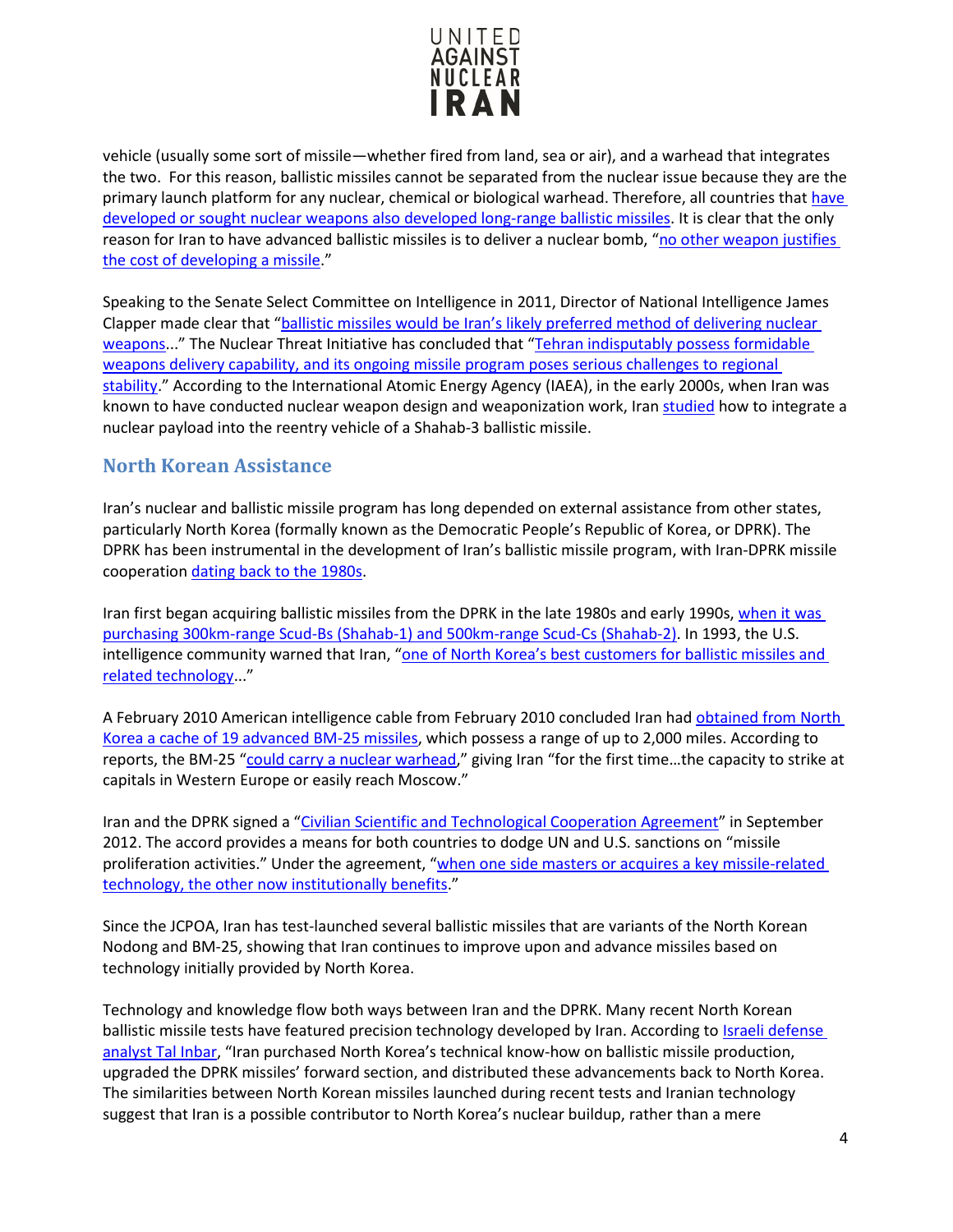

transactional partner."

For additional information, see the UANI report, ["Partners in Proliferation: Nuclear and Ballistic Missile](https://www.unitedagainstnucleariran.com/northkorea)  [Trade Between North Korea and Iran.](https://www.unitedagainstnucleariran.com/northkorea)"

## <span id="page-4-0"></span>**Iran's Ballistic Missiles and the JCPOA**

The terms of the JCPOA and the accompanying UN resolution maintain limitations on Iran's ballistic missile program. The extension of the arms embargo and missile ban came [in UN Security Council Resolution](http://www.iranwatch.org/library/multilateral-organizations/united-nations/un-security-council/resolution-2231-2015)  [2231](http://www.iranwatch.org/library/multilateral-organizations/united-nations/un-security-council/resolution-2231-2015) that was unanimously adopted on July 20, 2015.

The resolution endorses the nuclear deal and implements certain aspects of the agreement, but [it contains](http://www.nationalreview.com/corner/432959/iran-nuclear-deal-ballistic-missle-program-wont-be-halted)  [much weaker language](http://www.nationalreview.com/corner/432959/iran-nuclear-deal-ballistic-missle-program-wont-be-halted) than the language in six previous Security Council resolutions that it replaced. [According to the text of the resolution,](http://www.iranwatch.org/library/multilateral-organizations/united-nations/un-security-council/resolution-2231-2015) Iran is "called upon not to undertake any activity related to ballistic missiles designed to be capable of delivering nuclear weapons, including launches using such ballistic missile technology." The previous U.N. resolutions had stated that ["Iran shall not undertake any](http://www.un.org/press/en/2010/sc9948.doc.htm)  [activity related to ballistic missiles capable of delivering nuclear weapons.](http://www.un.org/press/en/2010/sc9948.doc.htm)"

The softening in the language degrades the ban on ballistic missile testing and related activities from a legal obligation to a non-legally binding appeal. Further, the new resolution refers to missiles "designed to be capable of delivering nuclear weapons," rather than "capable" of such delivery. Iran [rigorously lobbied](https://www.washingtonpost.com/news/fact-checker/wp/2016/05/20/is-iran-already-violating-the-nuclear-deal-by-illegally-testing-ballistic-missiles/)  [for the revised phrasing](https://www.washingtonpost.com/news/fact-checker/wp/2016/05/20/is-iran-already-violating-the-nuclear-deal-by-illegally-testing-ballistic-missiles/) since it now simply contends that its missiles are not "designed" for such capability. This is diplomatic chicanery on Iran's part, as [eight of its 13 operational ballistic missile systems](https://lobelog.com/are-irans-ballistic-missiles-designed-to-be-nuclear-capable/)  [meet the international standard for determining the inherent capability of delivering a nuclear weapon,](https://lobelog.com/are-irans-ballistic-missiles-designed-to-be-nuclear-capable/) as they can deliver a 500 kg payload 300 km or more. Furthermore, the restrictions on ballistic missile-related activity sunset eight years after the adoption of UNSCR 2231, meaning that o[n October 18, 2023,](https://fas.org/sgp/crs/mideast/IF11429.pdf) Iran will be free to advance its ballistic missile program and will be legally able to acquire equipment from other countries that facilitate the development of nuclear-capable ballistic missiles.

# <span id="page-4-1"></span>**Multiple Tests Since the JCPOA**

Since the Iran nuclear agreement was signed, the Islamic Republic has [increased the frequency](http://www.banking.senate.gov/public/_cache/files/f64d023a-d6fc-4dc4-84a7-ea10ba8192cf/90DC029490361D182584B) of its ballistic missile testing, test-launching more than 30 ballistic missiles.

On August 22, 2015, Iran claimed to have [test-fired the Fateh 313,](https://www.reuters.com/article/us-iran-military-missile/iran-unveils-new-missile-says-seeks-peace-through-strength-idUSKCN0QR07C20150822) a precision-guided ballistic missile with a range of 310 miles.

On October 10, 2015, *[Iran test-fired](http://www.nytimes.com/2015/10/12/world/middleeast/iran-tests-long-range-missile-possibly-violating-nuclear-accord.html?_r=1)* "a new guided long-range ballistic missile" named "Emad." The missile is an improvement from Iran's Shahab-3 missiles because it can reportedly be guided toward its target. Then on October 14, "Iranian state television broadcast [unprecedented footage…](https://www.yahoo.com/news/iran-broadcasts-footage-underground-missile-154213435.html?ref=gs)of a deep underground tunnel packed with missiles and launcher units."

Evidence of another missile test emerged on December 7 when [Fox News reported](http://www.foxnews.com/politics/2015/12/07/iran-tests-another-mid-range-ballistic-missile-in-breach-un-resolutions.html) that on November 21, Iran carried out a medium-range ballistic missile test. The missile, known as a Ghadr-110, has a range of 1,800 – 2,000 km and is capable of carrying a nuclear warhead.

[On March 8, 2016,](https://www.yahoo.com/news/iran-conducts-fresh-ballistic-missile-tests-state-media-085935504.html?ref=gs) Iran announced that short, medium, and long-range precision guided missiles were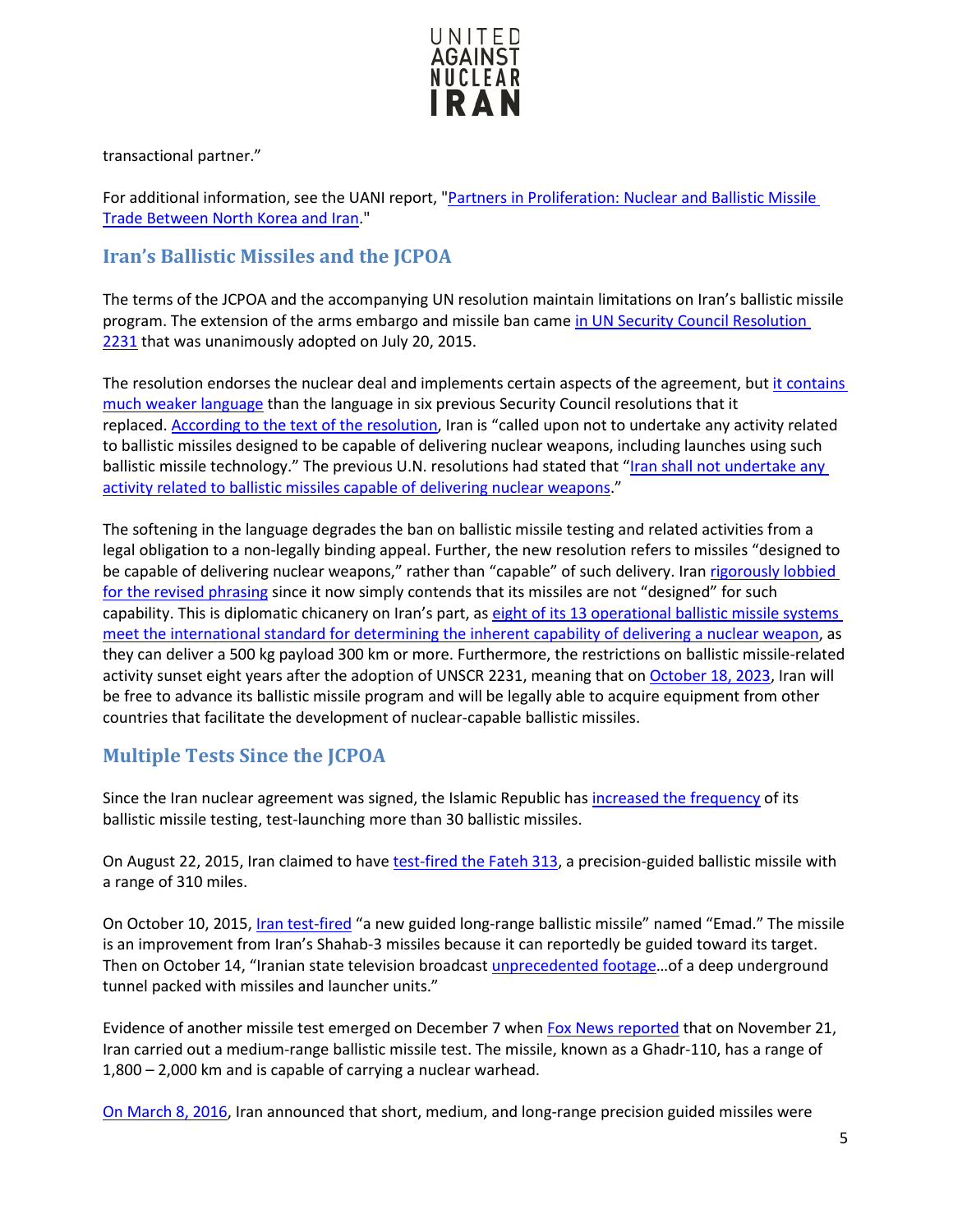

fired from several sites. Pictures of the launches were broadcast, and reports said the armaments used had ranges of 300 kilometers, 500 km, 800 km, and 2,000 km. The missiles, capable of striking Israel and U.S. bases in the Middle East, had a statement in Hebrew inscribed on them reading ["Israel must be wiped off](http://edition.cnn.com/2016/03/09/middleeast/iran-missile-test/)  [the Earth.](http://edition.cnn.com/2016/03/09/middleeast/iran-missile-test/)"

[On May 9, 2016,](http://www.cbsnews.com/news/iran-ballistic-missile-test-launch-nuclear-deal-israel-middle-east/) Iran announced that it tested another two ballistic missiles with ranges of 1,250 miles. On July 11, 2016, days before the one-year anniversary of the signing of the nuclear agreement, the Islamic Republic [attempted to launch a new type of ballistic missile](http://www.foxnews.com/world/2016/07/15/exclusive-iran-conducts-4th-missile-test-since-signing-nuke-deal.html) using North Korean technology. The test was reportedly the first time Iran tried to launch a version of the North Korean BM-25 Musudan ballistic missile, which has a maximum range of nearly 2,500 miles.

On September 25, 2016, Iran's Defense Ministry [released a video](http://www.tasnimnews.com/en/news/2016/09/25/1195645/iran-releases-video-of-launch-of-new-ballistic-missile) of the regime's latest ballistic missile, Zolfaghar, being launched and hitting a target. The missile runs on solid fuel and can reportedly hit targets with pin-point accuracy at a range of 750 kilometers. According to Tasnim News Agency, the missile, which is capable of evading jamming signals in electronic warfare, will come into service by March 2017.

On January 29, 2017, Iran reportedly conducted a ballistic missile test outside Semnan, [firing its medium](http://www.foxnews.com/world/2017/01/30/iran-conducts-ballistic-missile-test-us-officials-say.html)[range Khorramshahr missile 600 miles.](http://www.foxnews.com/world/2017/01/30/iran-conducts-ballistic-missile-test-us-officials-say.html)

On March 6, 2017, U.S. defense officials claimed that Iran test-fired [a pair of Fateh-110 short-range ballistic](http://www.foxnews.com/world/2017/03/06/iran-launched-2-ballistic-missiles-us-officials-say.html)  [missiles.](http://www.foxnews.com/world/2017/03/06/iran-launched-2-ballistic-missiles-us-officials-say.html) One of the missiles reportedly successfully destroyed a floating barge approximately 155 miles away.

Since the Trump administration withdrew the United States from the JCPOA over the objections of the European Union, Russia, and China, Iran has had every incentive to rein in its ballistic missile pursuits and other destabilizing activities so that its would-be business partners could justify continued trade and investment with Tehran. Instead, Iran has further accelerated its ballistic missile tests, launching at least [seven medium-range and five short-range ballistic missiles](https://www.timesofisrael.com/iran-said-to-double-number-of-missile-tests-in-possible-violation-of-nuke-deal/) in 2018. Notably, Iran carried out a ["significant"](https://www.thenational.ae/world/mena/iran-admits-significant-medium-range-ballistic-missile-test-1.801427) medium-range ballistic missile test on December 1, 2018, believed to be of a [Khorramshahr](https://www.iiss.org/blogs/survival-blog/2018/12/iran-missile-test) capable of striking southeastern Europe.

In February 2019, Iran unveiled a new ballistic missile called [Dezful](https://www.dw.com/en/iran-unveils-new-ballistic-missile-at-underground-facility/a-47420871) at an "underground" missile production facility, a longer-range upgrade to its existing Zolfaghar missiles.

In April 2019, Israeli Ambassador to the U.N. Danny Danon alleged that Iran had carried out a test launch of "a new and destructive variant of the Shahab-3 ballistic missile" on February 23. According to Danon, the tested missile was capable of delivering a nuclear payload, as it had a range greater than 3000 km and a payload capacity above 500 kg. This test was later confirmed in an April 2019 [social media post.](https://www.timesofisrael.com/at-un-europeans-rap-iran-for-working-on-nuclear-capable-missiles/) The UK, France, and Germany wrote a letter to U.N. Secretary General Antonio Guterres in December 2019 condemning the launch, noting that the Shahab-3 variant used was equipped with a "maneuverable reentry vehicle" and that, "The Shahab-3 booster used in the test is Missile Technology Control Regime category-1 system and as such is technically capable of delivering a nuclear weapon." In July 2019, Iran reportedly test-fired a [medium-range Shahab-3 missile,](https://www.rferl.org/a/us-iran-tests-sha/30076259.html) that flew nearly 1000 km, according to U.S. officials.

In July 2020, the IRGC [launched at least two ballistic missiles](https://www.militarytimes.com/news/your-military/2020/07/29/in-latest-message-to-us-iran-launches-underground-ballistic-missiles-during-exercise-targeting-mock-carrier/) from covered, underground positions believed to be housed in a desert plateau in central Iran as part of a military drill. Gen. Amir Ali Hajizadeh,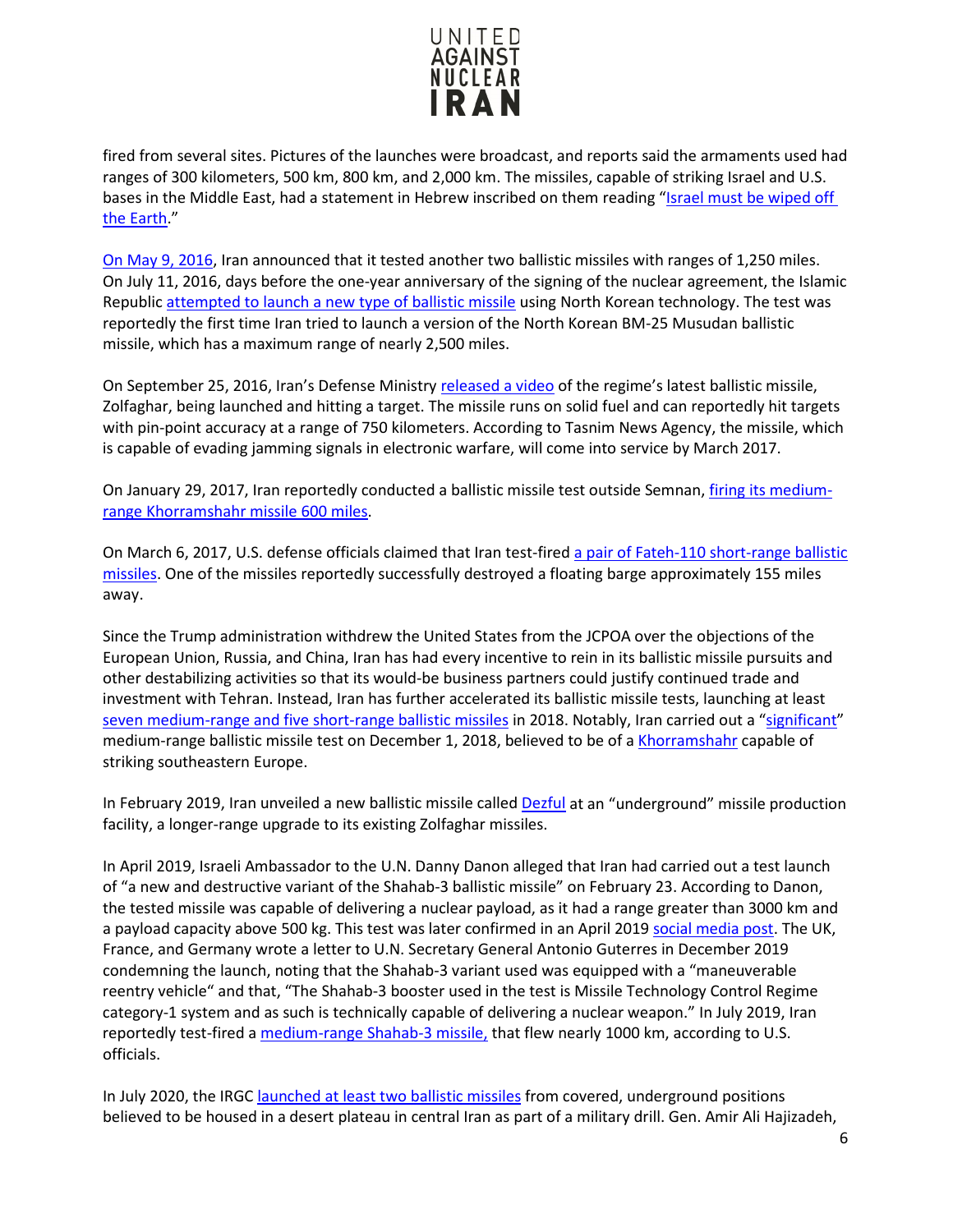

the head of the IRGC's aerospace division, noted this was the first time Iran had launched missiles from underground. The ballistic missile fire resulted in U.S. troops stationed in the United Arab Emirates and Qatar being placed on alert and temporarily taking cover.

In August 2020, Iran unveiled a new solid-fuel surface-to-surface ballistic missile, the "Martyr Hajj Qassem" and," named in honor of former Quds Force commander Qassem Soleimani. The missile reportedly has a range of 1400 km and has precision-guidance capabilities, underscoring advances made in Iran's indigenous missile production industry.

In November 2020, the IRG[C unveiled](https://www.al-monitor.com/originals/2020/11/iran-new-missile-system-irgc-us-election-2020-trump-biden.html) a new missile launch system capable of firing several missiles consecutively. The introduction of the new system was a further indication of indigenous advances made in Iran's ballistic missile program. IRGC commander Hossein Salami taunted Iran's adversaries at the introduction of the launch system, warning, "Our missiles make our enemies shiver and force them into retreat.… And if need be, this fearsome program will impose our political will upon them." The hostile rhetoric and public displays of advances in Iran's ballistic missile could be seen as part of its strategy of increasing its provocative behaviors to gain leverage to pressure the U.S. to provide sanctions relief and rejoin the JCPOA.

In January 2021, the IRGC [launched](https://www.dw.com/en/iran-test-fires-ballistic-missiles-at-hypothetical-enemy-ships/a-56248486) ballistic missiles of "various classes" during a military exercise, including a missile that reportedly – according to the IRGC – traveled 1800 km. and hit a target in the Indian Ocean meant to simulate a hostile enemy ship. The development shows that Iran has continued to advance the accuracy of its missiles over long distances. However, according to an [assessment](https://www.iiss.org/blogs/research-paper/2021/04/iran-missiles-uavs-proliferation) by the International Institute for Strategic Studies (IISS), it was not clear whether the target was actually struck. According to the IISS, it is unlikely Iran's medium-range rockets have attained precision-guidance capabilities, as "the principles, techniques and subsystems needed for effective maneuverability during atmospheric reentry – a necessity for medium-range missiles like the Emad – are very different from those employed on shorter-range missiles" which do not leave the Earth's atmosphere. The IISS assessed that Iran would not be able to launch precision-guide medium-range missiles until 2024, although collaboration with actors such as Russia or China could help shorten the timeline.

In March 2021, Iranian state television [broadcasted](https://www.reuters.com/article/iran-guards-missiles-int/iran-releases-footage-of-revolutionary-guards-missile-city-base-idUSKBN2B716X?edition-redirect=uk) images and film footage of an IRGC base used to house rows and rows of cruise and ballistic missiles, as well as "electronic warfare" equipment. The broadcast referred to the base as a "missile city." IRGC commander Hossein Salami boasted during the segment, "What we see today is a small section of the great and expansive missile capability of Revolutionary Guards' naval forces."

In May 2021, researchers at the International Institute for Strategic Studies (IISS) found through their analysis of open-source satellite imagery that Iran has been [constructing a new missile base](https://www.thenationalnews.com/world/asia/revealed-iran-s-seven-mountainside-missile-silos-discovered-in-new-satellite-imagery-1.1217347) near the town of Haji Abad in the southern Hormozgan province abutting the Persian Gulf. IISS researchers said that Iran had constructed seven silos on the side of a steep mountain for missile storage at a particular slant in order to optimize precision targeting capabilities. The location of the base would be ideal for targeting military bases and other strategic assets in Saudi Arabia and Bahrain. According to IISS Research Associate for Defense and Military Analysis Joseph Dempsey the missile base is believed to be Iran's ["first hardened](https://old.iranintl.com/en/world/iran-building-new-missile-base-near-persian-gulf-satellite-imagery-shows)  [launch site intended specifically for solid-fuel ballistic missiles."](https://old.iranintl.com/en/world/iran-building-new-missile-base-near-persian-gulf-satellite-imagery-shows)

In December 2021, Ira[n fired](https://www.timesofisrael.com/iran-says-it-fired-16-ballistic-missiles-capable-of-hitting-israel-during-drill/) multiple ballistic missiles—according to some counts 16—at the close of five days of military exercises. The IRGC concluded the exercise by simulating a strike on Israel's Dimona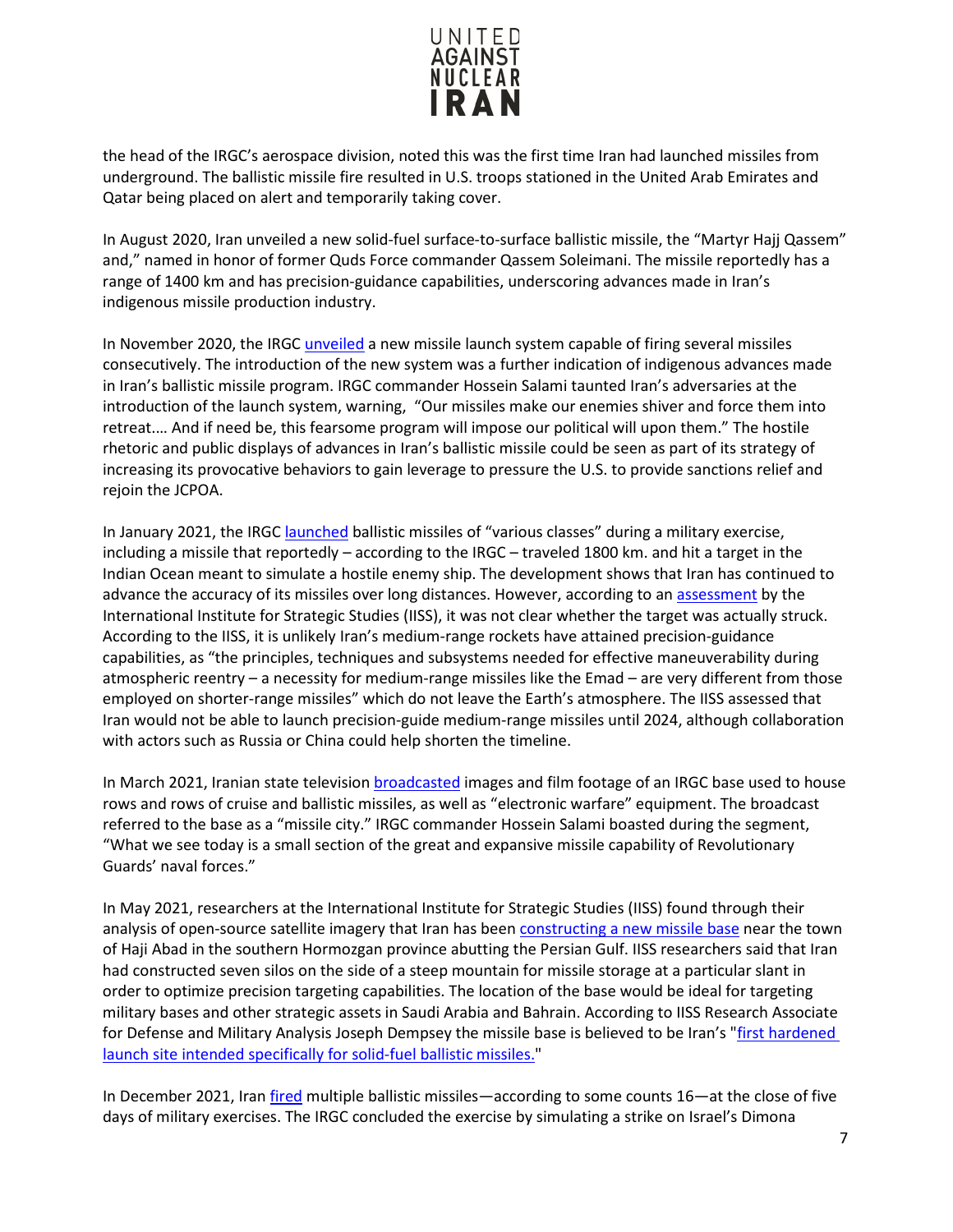

nuclear facility. Iran said that the missiles which were used—Emad, Ghadr, Sejjil, Zelzal, Dezful, and Zolfaghar—can reach Israel. The United Kingdom [condemned](https://www.gov.uk/government/news/uk-condemns-irans-use-of-ballistic-missiles-fcdo-statement) the launches, finding that they were "a clear breach of UN Security Council Resolution 2231…"

## <span id="page-7-0"></span>**The West's Views of Missile Tests as a UN Violation**

On October 16, 2015, U.S. Ambassador to the UN Samantha Power said Iran's October 10, 2015 ballistic missile test was ["a clear violation"](http://www.cbsnews.com/news/iran-ballistic-missile-test-un-sanctions-us-ambassador-samantha-power/) of UN sanctions given that the missile launched was "inherently capable of delivering a nuclear weapon." A confidential report by a UN panel of experts subsequently [confirmed](http://www.wsj.com/articles/u-n-experts-say-iran-missile-firing-violated-sanctions-1450210189) that Iran had violated a UN Security Council resolution. On March 30, 2016, the U.S. and the EU allies said in a joint letter that the recent missile tests by Iran were ["in defiance of"](http://www.reuters.com/article/us-iran-missiles-idUSKCN0WV2HE) the UN Security Council resolution that endorsed the JCPOA.

Commenting on Iran's continued ballistic missile testing, Undersecretary of State for Political Affairs Thomas Shannon said, "from our point of view, U.N. Security Council Resolution 2231 [prohibits Iran from](http://www.cnsnews.com/news/article/patrick-goodenough/senior-state-official-irans-missile-launches-violated-intent-unsc)  [launching ballistic missiles.](http://www.cnsnews.com/news/article/patrick-goodenough/senior-state-official-irans-missile-launches-violated-intent-unsc)" Shannon continued, "I believe that Iran violated the intent of 2231." For his part, President Obama said on April 1, 2016 at the Nuclear Security Summit in Washington, "Iran, by testing ballistic missiles, was [undermining the 'spirit' of the nuclear deal.](http://www.al-monitor.com/pulse/originals/2016/04/iran-obama-spirit-nuclear-deal-agreement.html)" UN Chief Ban Ki-moon said in a July 2016 report on the JCPOA, ["Iran's ballistic missile launches are inconsistent with the spirit of a](http://www.reuters.com/article/us-iran-missiles-un-idUSKCN0ZN2JV)  [nuclear deal…](http://www.reuters.com/article/us-iran-missiles-un-idUSKCN0ZN2JV)I call upon the Islamic Republic of Iran to refrain from conducting such launches, given that they have the potential to increase tensions in the region."

The Trump administration continued the Obama administration's policy of considering Iran's test-launches of nuclear-capable ballistic missiles as violating UNSCR 2231. Following Iran's significant test-launch of a medium-range ballistic missile on December 1, 2018, Secretary of State Mike Pompeo issued a [statement](https://iranprimer.usip.org/blog/2018/dec/03/us-condemns-iran%E2%80%99s-missile-test) that, "The Iranian regime has just test-fired a medium range ballistic missile that is capable of carrying multiple warheads. The missile has a range that allows it to strike parts of Europe and anywhere in the Middle East. This test violates UN Security Council resolution 2231 that bans Iran from undertaking "any activity related to ballistic missiles designed to be capable of delivering nuclear weapons, including launches using such ballistic missile technology . . .We condemn these activities, and call upon Iran to cease immediately all activities related to ballistic missiles designed to be capable of delivering nuclear weapons."

On December 5, 2019, the E3 (UK, Germany, France) circulated a [letter](https://www.timesofisrael.com/at-un-europeans-rap-iran-for-working-on-nuclear-capable-missiles/) to U.N. Secretary General Antonio Guterres that offered their most forceful condemnation of Iran's advancement of its ballistic missile program to date. In the letter, the countries wrote, "France, Germany and the United Kingdom assert once again our firm conclusion that Iran's development of nuclear-capable ballistic missiles and related technologies is inconsistent" with the ballistic missile provisions in UNSCR 2231.

## <span id="page-7-1"></span>**Iran's Position on Ballistic Missile Development and Test Launches**

Despite the implementation of the JCPOA, Iran has continued to pursue its ballistic missile program and Supreme Leader Ayatollah Ali Khamenei has said that [the U.S. cannot "do a damn thing" about it.](https://www.csis.org/analysis/iran-missiles-and-nuclear-weapons) This underscores the importance Tehran attaches to its missile arsenal. Iran made clear in accepting the JCPOA that it would not halt its ballistic missile development. In March 2016, Khamenei stated that missile power is key to the country's security and strength: "those who believe only diplomacy is the key to Iran's future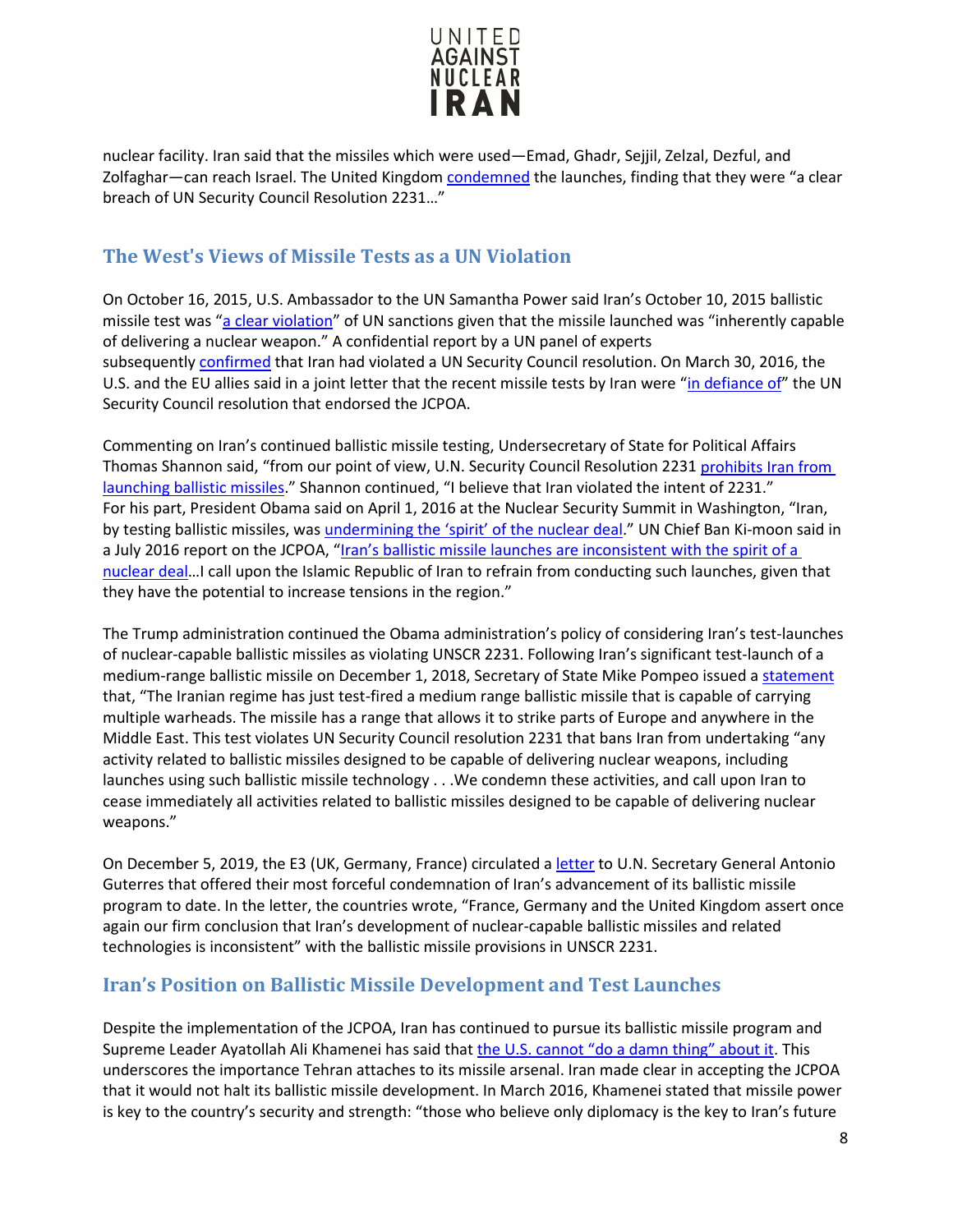

are acting out of 'ignorance or treason.'" Iran's foreign minister, Mohammad Javad Zarif, added that Iran's missile program and defense capabilities are ["not negotiable.](https://apnews.com/article/554b3f579b06420e8c2212ae451dafa3)"

Following the Trump administration's withdrawal from the JCPOA, Iranian [political](https://www.nytimes.com/2019/02/13/us/politics/iran-missile-launch-failures.html) and [military](https://www.dw.com/en/iran-unveils-new-ballistic-missile-at-underground-facility/a-47420871) leaders have upheld Iran's official position of not yielding and not negotiating on its ballistic missile program, creating a major impediment to attaining a viable, comprehensive agreement that addresses the JCPOA's deficiencies. At the February 2019 Munich Security Conference, Zarif gave an impassioned defense of [Iran's missile program,](https://www.al-monitor.com/pulse/originals/2019/02/iran-munich-security-conference-2019-zarif-jcpoa-missiles.html) invoking Saddam Hussein's chemical weapons attacks on Iranians to insist that Iran would never give up the defensive protection of its ballistic missiles. Zarif's performative indignation was particularly rich given Iran's role in the development of Syria's chemical weapon program and its efforts to obfuscate the Assad regime's use of chemical weapons in the Syrian civil war, to say nothing of the [documents unearthed by Israeli intelligence](https://www.timesofisrael.com/seized-archive-shows-iran-nuke-project-was-larger-than-thought-had-foreign-help/) showing that Iran had actively explored fitting nuclear warheads onto ballistic missiles and detonation mechanisms.

In defending its ongoing advancement of its ballistic missile program, Iran has frequently noted that its missile work doesn't violate UNSCR 2231's weakened provisions. FM Zarif responded to the E3's December 2019 letter condemning its ballistic missile activities by [noting](https://iranprimer.usip.org/blog/2018/dec/03/us-condemns-iran%E2%80%99s-missile-test) on his Twitter account that, "(U.S. State Department Special Representative for Iran) Brian Hook has given our E3 #JCPOA partners a timely reminder, openly admitting that missile testing is NOT prohibited in Security Council Resolution 2231." In September 2018, Hook ha[d castigated](https://iranprimer.usip.org/blog/2018/dec/03/us-condemns-iran%E2%80%99s-missile-test) UNSCR 2231 as it "contained diluted language that came as welcome news to the Iranians, who lobbied hard for it. As the resolution now states, Iran is simply 'called upon not to undertake any activity related to ballistic missiles designed to be capable of delivering nuclear weapons.'" Zarif essentially weaponized the Trump administration's criticism of UNSCR 2231 in this instance to justify Iran's malign behavior.

The ascension to power of hardline president [Ebrahim Raisi](https://www.unitedagainstnucleariran.com/ebrahim-raisi-president-of-iran) has only hardened Iran's resolve to retain its ballistic missile program. The Biden administration has signaled its desire for both Iran and the U.S. to return to compliance with the JCPOA as a stepping stone to a ["longer and stronger"](https://www.nytimes.com/2021/06/19/world/middleeast/iran-nuclear-deal-Ebrahim-Raisi.html) deal and eventually, comprehensive negotiations aimed at resolving other longstanding issues to potentially include Iran's missile program, regional destabilization, and human rights abuses. Negotiations have stalled since Raisi's installation, as Tehran has demande[d maximal concessions](https://www.reuters.com/world/middle-east/iran-asked-us-unfreeze-10-bln-show-good-will-iran-official-says-2021-10-02/) upfront in advance of restoring compliance, and articulated redlines on any negotiations beyond the scope of the original JCPOA. In his first news conference as president-elect in August 2021, Raisi insisted that regional issues and ballistic missiles were ["non-negotiable.](https://www.nytimes.com/2021/06/21/world/middleeast/iran-raisi-biden-missiles.html)" In advance of the United Nations General Assembly in September 2021, Iran's foreign minister, Amir Abdollahian, declared in a New York Times interview that, "We will not have a so-called 'longer and stronger' deal."

## <span id="page-8-0"></span>**Regional Threat**

### *Iranian Threats to U.S. Assets in the Gulf & Middle East*

Iran has threatened U.S. assets in the Gulf region on multiple occasions. On May 10, 2016, the [IRGC](http://www.counterextremism.com/threat/islamic-revolutionary-guard-corps-irgc) commander warned his "forces [would drown American warships](http://www.presstv.com/Detail/2016/05/10/464851/Iran-US-Navy-Islamic-Revolution-Guards-Corps-IRGC-Fadavi) should they pose the slightest territorial threat to the country, wherever the Americans look in the Persian Gulf, they will see us. The IRGC has underground facilities housing surface-to-sea missiles and vessels." In July 2020, the IRGC navy commander again [warned](https://english.alarabiya.net/News/middle-east/2020/07/05/Iran-says-it-built-missile-cities-along-Gulf-coast-warns-enemies-of-nightmare-) that Iran has "missile-launching floating cities which we will display whenever our leaders see fit." He further threatened that the region will not know peace while the U.S. maintains a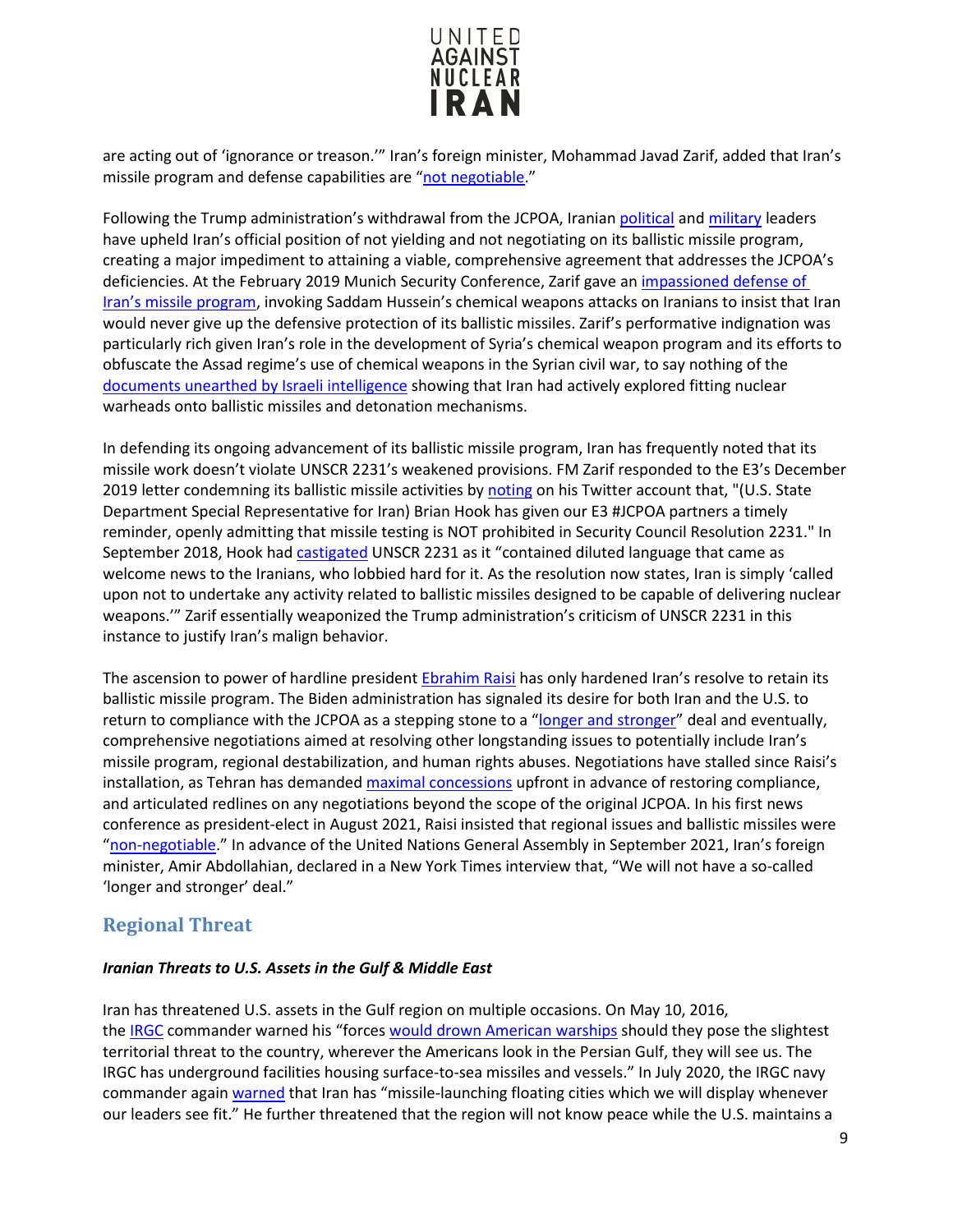

military presence, and warned, "if the Americans make one mistake, we will chase them to the Gulf of Mexico." Commander of the IRGC Aerospace Force Brigadier General Amir Ali Hajizadeh has also threatened that ["all U.S. military bases in the Middle East are within the range of the IRGC's missiles.](http://en.farsnews.com/newstext.aspx?nn=13940712001551)" There are key U.S. military installations in the region [including a large naval base in Bahrain.](http://www.wsj.com/articles/iran-continues-ballistic-missiles-test-1457518830)

The nature of the Iranian ballistic missile threat to U.S. military personnel and interests in the Middle East was driven home in the aftermath of the U.S. airstrike that killed IRGC Quds Force commander Qassem Soleimani on January 3, 2020. Iranian leaders vowed "harsh retaliation" for the attack, and followed up on this threat by firing a salvo of over [a dozen ballistic missiles at two Iraqi airbases](https://www.nbcnews.com/news/world/u-s-base-iraq-comes-under-attack-missiles-iran-claims-n1112171) housing U.S. troops in the early morning hours of January 8. According to a [U.S. official,](https://www.npr.org/2020/01/08/794517031/satellite-photos-reveal-extent-of-damage-at-al-assad-air-base) ten missiles struck the Ain al-Assad base, one struck a base in Irbil, and four fell short of their targets. Iran reportedly used Fateh-313 solid fuel short range ballistic missiles to attack Ain al-Assad, and Qiam-1 liquid fuel short range ballistic missiles for the Irbil attack. The attack was the fourth Iranian ballistic missile attack outside its borders in recent years, and the first to intentionally target U.S. personnel.

The use of ballistic missiles enabled Iran to utilize a long-range strike capability despite the deficiencies of its conventional air force. The attack highlighted the propagandistic and deterrent role of ballistic missiles within Iran's hybrid warfare strategy. Iran's Supreme Leader claimed to have delivered a "slap in the face" to the U.S. and pledged further retaliation, while Iranian state media erroneously claimed that 80 ["American terrorists"](https://economictimes.indiatimes.com/news/defence/iran-says-80-american-killed-in-the-missile-strike-here-is-all-you-should-know-about-the-attack/articleshow/73149977.cms) were killed in the strikes, which actually killed zero.

The triumphalist claims about high casualties, intended for domestic consumption, allowed Iran's leadership to appear to have stood up to the U.S., while indicators such as their prior notification given to Iraqi officials, indicate they actually sought to minimize casualties to avoid further escalation. The attack was meant to underscore to the U.S. that Iran is willing and able to carry out further ballistic missile attacks and escalate further, however, if the U.S. chooses to respond.

### *Iran's Arab Neighbors*

Iran's arsenal of ballistic missiles poses a threat to its Arab neighbors in the Persian Gulf. According to the Heritage Foundation, "Iran's ballistic missiles pose [a major threat](http://index.heritage.org/military/2016/assessments/threats/middle-east/#fn23-21) to U.S. bases and allies from Turkey, Israel, and Egypt in the west, to Saudi Arabia and the other Gulf States to the south, to Afghanistan and Pakistan to the east."

Iran has escalated its threats against Arab neighbors in the Persian Gulf since the JCPOA was negotiated. The confined geography of the Gulf, in combination with Iran's massive arsenal of short- and mediumrange ballistic missiles, presents a unique set of defense challenges. Iran's short-range ballistic missiles and rockets [can reach their target in six minutes or less,](https://books.google.com/books?id=LuxPCgAAQBAJ&pg=PA167&lpg=PA167&dq=The+confined+geography+of+the+Gulf,+in+combination+with+Iran%E2%80%99s+large+arsenal+of+short-+and+medium-range+ballistic+missiles,+presents+a+unique+set+of+defense+challenges.+I) leaving little time to detect, track, and intercept them.

Douglas Barrie, a military aerospace expert at the International Institute for Strategic Studies (IISS), said the Gulf states are [deeply concerned by Iran's missiles.](http://www.telegraph.co.uk/news/worldnews/middleeast/iran/11726689/Iran-nuclear-talks-complicated-by-dispute-over-missiles-and-arms.html) "If you're sitting in London perhaps it doesn't seem too rational, but if you're sitting in Bahrain or Saudi Arabia then it looks very rational indeed," he said. In reaction to this missile threat, the Gulf states are [investing billions of dollars in advanced missile defense](https://c/Users/cjungman/AppData/Roaming/Microsoft/Word/Mustafa,%20Awad%20and%20Aaron%20Mehta)  [systems](https://c/Users/cjungman/AppData/Roaming/Microsoft/Word/Mustafa,%20Awad%20and%20Aaron%20Mehta) designed to protect their cities against attacks from Iran. From Kuwait in the Gulf's northern waters to the United Arab Emirates on the Strait of Hormuz, [five GCC countries are installing or upgrading](http://www.telegraph.co.uk/news/worldnews/middleeast/iran/12148620/Gulf-states-invest-billions-in-missile-defences-to-protect-against-Iran.html)  [US-supplied missile defenses.](http://www.telegraph.co.uk/news/worldnews/middleeast/iran/12148620/Gulf-states-invest-billions-in-missile-defences-to-protect-against-Iran.html)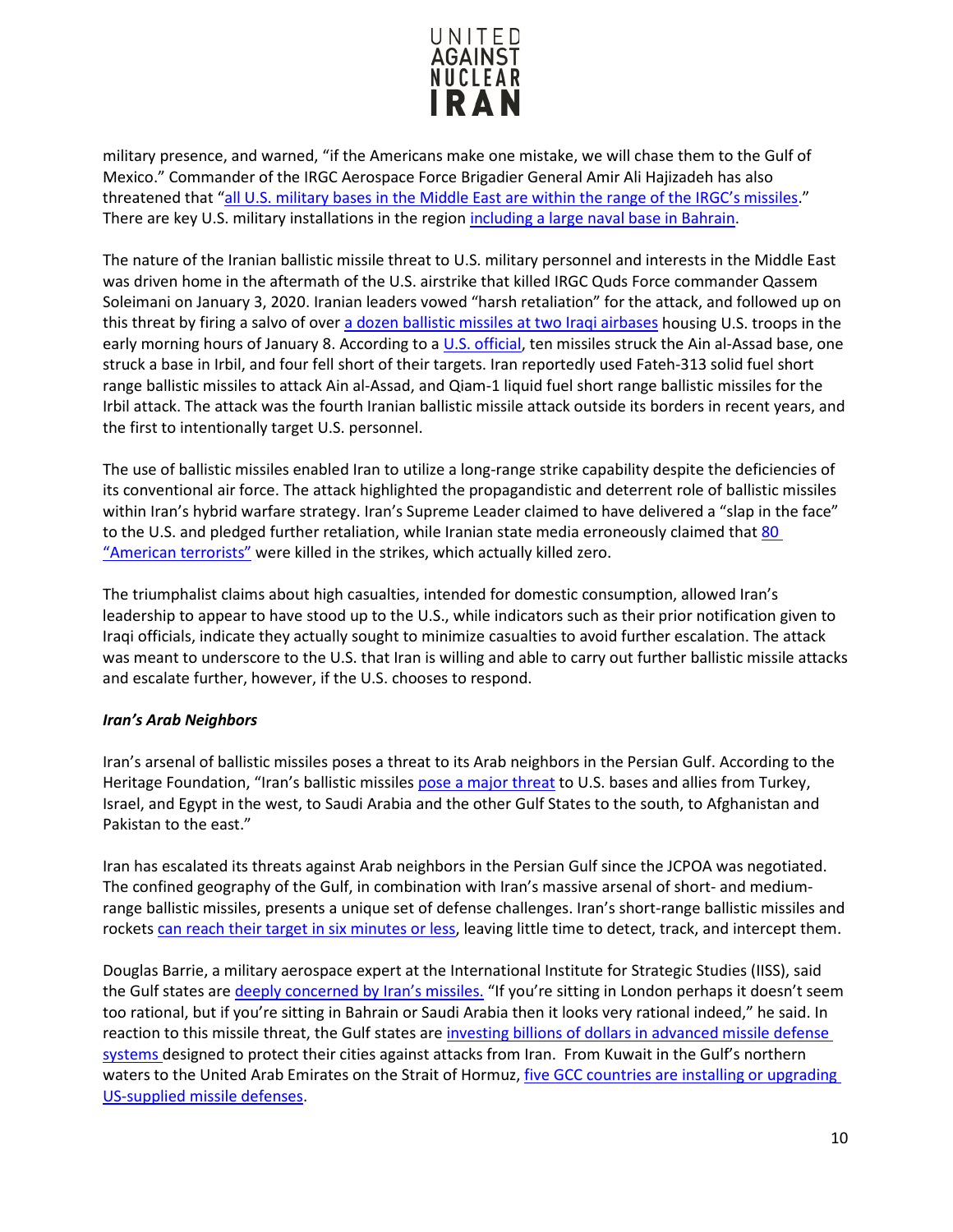

## *Launches Targeting Iraq and Syria*

Since June 2017, Iran has offensively launched ballistic missile salvos against ISIS and Kurdish separatist groups operating in Syria and Iraq on three separate occasions. The launches marked the first Iranian use of ballistic missiles outside its borders since the 1980-1988 Iran-Iraq War. Beyond their immediate objectives, the missile strikes served as a pointed reminder that Iran is capable of striking U.S., Israeli, and Gulf Arab interests in the Middle East.

In June 2017, Iran fired a salvo of [six ballistic missiles](https://www.timesofisrael.com/iran-says-its-missiles-hit-islamic-state-targets-in-syria/) from western Iran into eastern Syria's Deir Ezzor province, targeting an ISIS command base. The missiles were reportedly at least five medium-range Zolfaghars and at least one short-range [Qiam-1.](https://www.iranwatch.org/our-publications/weapon-program-background-report/iran-missile-milestones-1985-2019) Iran declared the missile attacks were in retaliation for an alleged ISIS terrorist attack at Iran's parliament and a Tehran shrine earlier that month. IRGC aerospace force commander Ali Hajizade[h declared,](https://www.timesofisrael.com/iran-says-its-missiles-hit-islamic-state-targets-in-syria/) "Firing these missiles from 600 or 700 kilometers away onto a small building… demonstrates Iran's capacity and intelligence capabilities."

In September 2018, Iran reportedly fired a salvo o[f seven short-range Fateh-110](https://www.iranwatch.org/our-publications/weapon-program-background-report/iran-missile-milestones-1985-2019) ballistic missiles at an Iraqi base of an Iranian Kurdish separatist movement. The attack killed at least 11. The IRGC issued a statement following the attack saying, "In a successful operation, the Guards' aerospace unit, along with the army's drone unit ... targeted a criminal group's meeting and a terrorist training center with seven short-range surface-to-surface missiles."

In October 2018, Iran again launched a salvo of at leas[t six Zolfaghar and Qiam-1 ballistic missiles](https://www.iranwatch.org/our-publications/weapon-program-background-report/iran-missile-milestones-1985-2019) at ISIS militants operating near the eastern Syrian city of Boukamal. Iran followed up the missile attack with bombing runs b[y seven armed drones](https://apnews.com/b51c59aea52f4f788e506f0232122a64/Iran-fires-ballistic-missiles-at-Syria-militants-over-attack) dropping unguided munitions. Iran proclaimed the attacks to be retaliation for a September terrorist attack at an IRGC parade in Ahvaz province, which Iran has blamed on the U.S., Israel, Saudi Arabia, and the United Arab Emirates, but was ultimately claimed by ISIS. The missile and drone attack represented a serious escalation, as they landed within 3 miles of U.S., coalition, and Syrian Democratic Forces personnel that were clearing ISIS from the area. Iran did not follow deconfliction protocol ahead of the attack, endangering civil and military air traffic over the Iraqi airspace that the missiles passed through. Following the attack, Iranian Supreme National Security Council Secretary Ali Shamkhani taunted the U.S., [saying,](https://www.newsweek.com/iran-says-missile-attack-next-us-troops-syria-reply-national-security-adviser-1151156) "(National Security Adviser) John Bolton said we should take you seriously; [Amir Ali] Hajizadeh, commander of the Aerospace Forces, took you seriously and landed a rocket within three miles of you. … What are your forces and ISIS militants doing within three miles of each other?"

Iran staged the attack largely for propaganda purposes. Iranian state television was present at the launch, and a reporter declared as the missiles were launched, "This is the roaring of missiles belonging to the Revolutionary Guard of the Islamic Revolution. In a few minutes, the world of arrogance — especially America, the (Israeli) Zionist regime and the Al Saud — will hear the sound of Iran's repeated blows." Iranian state television also aired footage showing that one of the missiles was emblazoned with the slogan, "Death to America, Death to Israel, Death to Al Saud," casting further light on who the missiles intended targeted audience was.

## *Ballistic Missile Proliferation*

The proliferation of ballistic missile technologies to Iran's proxy militias and terrorist groups around the Middle East is another threat posed by Iran's ballistic missile program. Iran's provision of ballistic missiles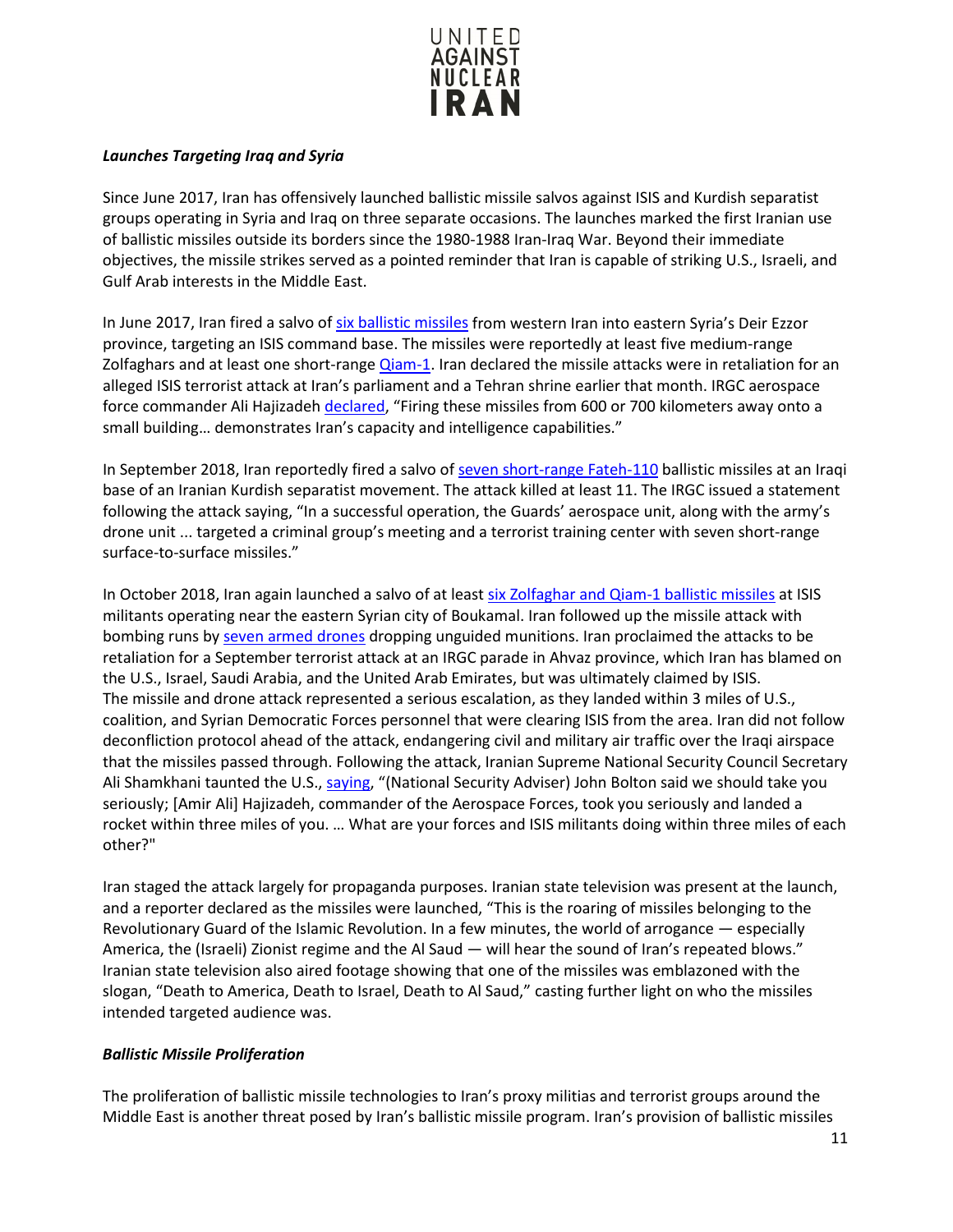

gives its proxy forces powerful weapons, significantly amplifying the threat they are able to pose. Iran has influence over the operations of these groups, but not always full operational control. Iran's willingness to provide these weapons to unaccountable, substate actors shows that its ballistic missile posture is becoming increasingly offensive and less risk-averse – although Iran wishes to retain deniability for itself – carrying a significant risk of further regional destabilization.

Addressing a U.N. Security Council meeting on Iran in December 2018, Secretary of State Mike Pompeo [asserted,](https://vienna.usmission.gov/secretary-pompeo-on-iran-at-the-security-council/) "We have hard evidence that Iran is providing missiles, training, and support to the Houthis, and the Iranian-Houthi missile force is fully engaged.… Iran is also transferring ballistic missile systems to Shia militias in Iraq." In July, November, and December 2017, Houthi rebel forces in Yeme[n allegedly fired short](https://www.iranwatch.org/our-publications/weapon-program-background-report/iran-missile-milestones-1985-2019)[range Qiam-1 ballistic missiles](https://www.iranwatch.org/our-publications/weapon-program-background-report/iran-missile-milestones-1985-2019) at targets in Saudi Arabia. In each instance, components in the debris indicated that the ballistic missiles were produced by both Iran's Shahid Bagheri Industrial Group (SBIG) and Shahid Hemat Industrial Group (SHIG) between 2002 and 2010. In December 2017, UN Ambassador Nikki Haley staged a press conference where she displayed [debris from the July and November attacks](https://www.cnn.com/2017/12/14/politics/haley-us-evidence-iran-yemen-rebels/index.html) with insignia from the Iranian defense firms and other unique designs exclusive to Iranian ballistic missiles.

A month later, the UN Panel of Experts on Yemen corroborated Haley's allegations, finding that the missile components were ["almost certainly"](https://www.rferl.org/a/un-panel-experts-finds-iranian-weapons-supplied-to-yemeni-huthi-rebels-violating-un-arms-embargo/28973297.html) of Iranian-origin and consistent with Iran's Qiam-1 missile, and that furthermore, the missiles were transferred to the Houthis following the imposition of a targeted arms embargo that went into effect in June 2015. Despite these findings, the Houthis hav[e escalated](https://www.state.gov/iranian-regime-malign-activities-during-negotiations-with-iran-and-during-jcpoa/) their continued ballistic missile attacks targeting Saudi transportation and energy infrastructure.

In August 2018, Reuters reported that Iran i[s transferring](https://www.reuters.com/article/us-iran-iraq-missiles-exclusive/exclusive-iran-moves-missiles-to-iraq-in-warning-to-enemies-idUSKCN1LG0WB) ballistic missiles to Shia proxy militias in Iraq and is helping them acquire a domestic production capability as well. U.S. intelligence officials [confirmed](https://www.nytimes.com/2019/12/04/us/politics/iran-missiles-iraq.html) these efforts in December 2019, and asserted that the Iranian effort to build up a hidden short-range ballistic missile arsenal in Iraq is ongoing.

Israe[l struck](https://www.csis.org/analysis/iranian-missiles-iraq) Iranian weapons and missile depots in Iraq at least seven times during 2019, highlighting Iran's willingness to subvert Iraq's sovereignty and security for its own nefarious ends. The provision of shortrange ballistic missiles to Iran-backed militias in Iraq enhances Iran's ability to target Israel, as Jerusalem is within the missiles' 600 km range from Baghdad.

The transfer of ballistic missiles to Iraqi proxy militias additionally magnifies the threat to US personnel and energy interests in Iraq, which the militias have previously targeted with less sophisticated rockets. Additionally, they create an added layer of confusion and plausible deniability of the origin of potential ballistic missile strikes against Iranian adversaries in the region, which can undermine efforts to legitimize retaliatory strikes. The proliferation of potential launch sites can also overwhelm the missile defense systems of the U.S. and its allies, particularly during a wartime scenario in which missiles could be incoming from Yemen, Iraq, and Iran all at once.

### *Israel*

[According to the Heritage Foundation,](http://index.heritage.org/military/2016/assessments/threats/middle-east/#fn23-21.) Israel is most at risk from an Iranian attack. Iran's GPS-guided missiles "can degrade the [Israeli military's] ground capabilities…can paralyze Israel's war economy, and [inflict massive casualties.](http://www.jpost.com/printarticle.aspx?id=338299)" Iranian state TV has gone so far as running a documentary showing Iran's [drones and missiles bombing multiple targets in Israel](http://www.timesofisrael.com/iranian-tv-airs-simulated-bombing-of-tel-aviv/) as well as the USS Abraham Lincoln "in a hypothetical retaliation for an Israeli or American strike on Iran."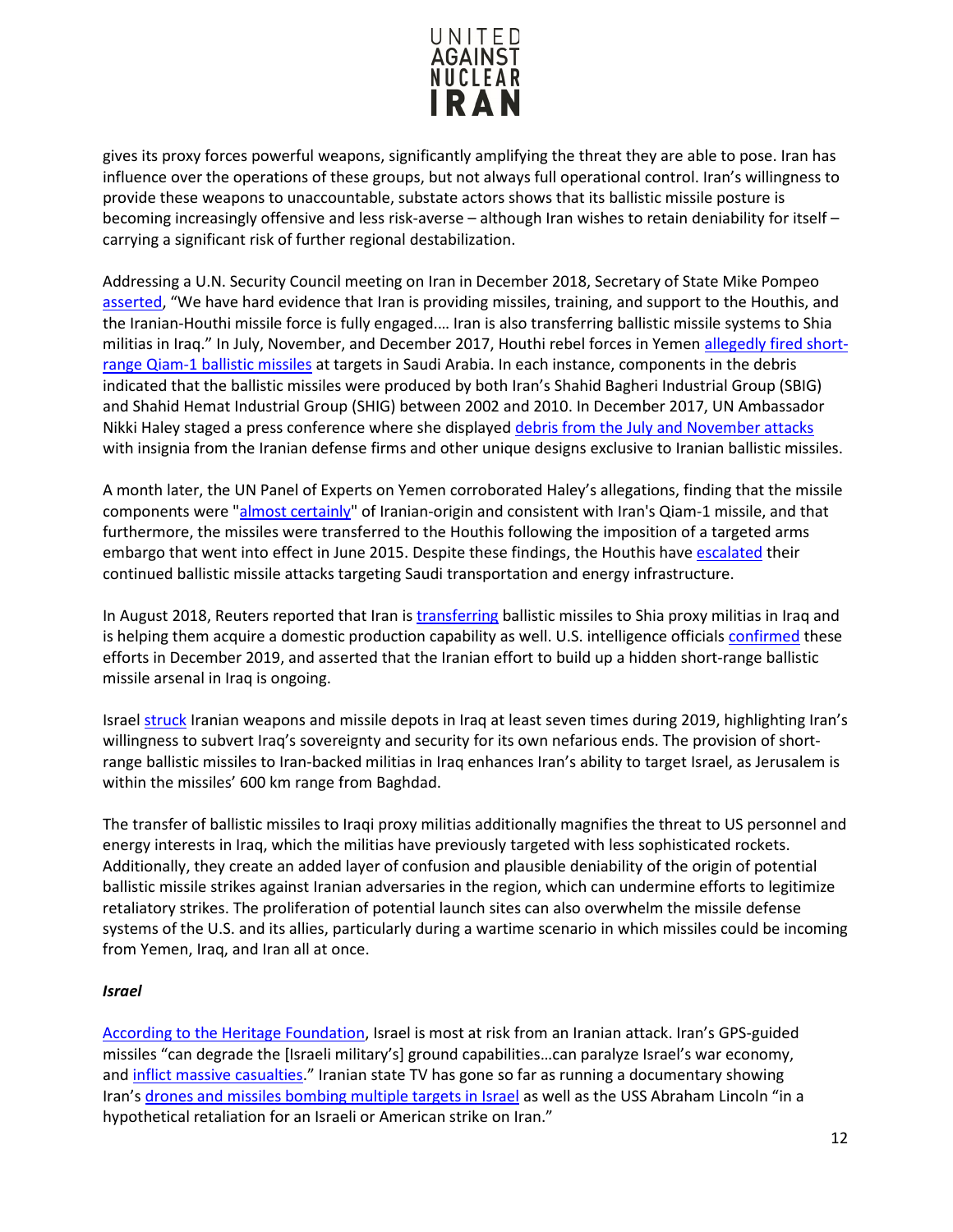

Iran even inscribed the words ["Israel must be wiped off the Earth"](http://www.timesofisrael.com/8-iranian-missile-launches-since-nuke-deal-signed-expert-tells-us-congress/) on Iranian missiles tested in March 2016. Iranian Major General Rahim Safavi has also threatened Israeli cities with destruction, saying that "the Zionists and the US are aware of the power of Iran and Hezbollah, and they know that [over 80,000](http://www.jpost.com/Middle-East/Iran-threatens-80000-rockets-at-Tel-Aviv-and-Haifa-over-distorted-Yaalon-comment-403750)  [\(Iranian\) missiles are ready to rain down on Tel Aviv and Haifa.](http://www.jpost.com/Middle-East/Iran-threatens-80000-rockets-at-Tel-Aviv-and-Haifa-over-distorted-Yaalon-comment-403750)" In addition, Brigadier General Amirali Hajizadeh warned that, ["the Zionist regime is our biggest target…](http://www.jpost.com/Middle-East/Iran-News/Iran-has-missiles-that-can-hit-Israel-Revolutionary-Guards-official-says-468899)we do not need missiles with a range of over 2,000 kilometers. The longest range required for [Iran's] missiles is the [Israeli] occupied lands." Moreover, all of Israel can be hit with the thousands of shorter-range rockets that Iran has supplied to [Hezbollah](http://www.counterextremism.com/threat/hezbollah) in Lebanon and [Hamas](http://www.counterextremism.com/threat/hamas) and Palestinian [Islamic Jihad](http://www.counterextremism.com/threat/palestinian-islamic-jihad) in Gaza. On July 1, 2016, General Hossein Salami, Lieutenant Commander of the IRGC said, "more than 100,000 missiles are ready to fly from [Lebanon…](http://www.tasnimnews.com/en/news/1395/04/11/1119499/iran-says-missiles-ready-to-hit-israel)tens of thousands of destructive long-range missiles are ready across the Islamic regions to hit Israel in case of any more wrong move by the Zionists."

In February 2022, Iran [unveiled](https://www.reuters.com/world/middle-east/iran-unveils-missile-with-range-1450km-tasnim-2022-02-09/) a new surface-to-surface Kheibar Shekan missile, which is a reference to an ancient Jewish oasis in the Arabian Peninsula's Hijaz region that was overrun by Muslim warriors in the 7th century. The missile's range is 1450 kilometers and is propelled by solid fuel.

# <span id="page-12-0"></span>**Threat to the American Homeland and Europe**

In addition to the regional threat, there is an emerging global threat posed by Iran's missile program. The former Under Secretary of State for Arms Control and International Security, Robert Joseph fears that "medium and longer range missiles, particularly ICBM-class missiles under development, [could hold](http://docs.house.gov/meetings/FA/FA13/20150610/103582/HHRG-114-FA13-Wstate-JosephR-20150610.pdf)  [American and European cities hostage in the future.](http://docs.house.gov/meetings/FA/FA13/20150610/103582/HHRG-114-FA13-Wstate-JosephR-20150610.pdf)"

Former Director of the Defense Intelligence Agency, Lieutenant General Michael T. Flynn, indicated that the next generation of missiles would include ICBMs [capable of attacking the American homeland.](http://docs.house.gov/meetings/FA/FA13/20150610/103582/HHRG-114-FA13-Wstate-FlynnM-20150610.pdf) According to aeronautics expert Tal Inbar, "a new Iranian long-range missile could potentially hit cities in [eastern Europe and southern Europe and cover a large portion of North Africa.](http://www.jpost.com/Middle-East/New-Iranian-missile-could-extend-Irans-strike-capability-to-Europe-and-beyond-393377)"

Iran's medium-range ballistic missiles can already reach Europe and therefore provides the underlying rationale for the [European Phased Adaptive Approach \(EPAA\),](https://www.armscontrol.org/factsheets/Phasedadaptiveapproach) which is designed to deal with the threat posed by Iranian short- and intermediate-range ballistic missiles to U.S. assets, personnel, and allies in Europe. Deputy Secretary of Defense Robert Work has said, ["The United States promises to protect its](http://sputniknews.com/military/20160512/1039505869/pentagon-protect-nato-allies-iran.html)  [NATO allies from the threat of Iranian ballistic missiles](http://sputniknews.com/military/20160512/1039505869/pentagon-protect-nato-allies-iran.html) as long as Tehran continues to develop such capabilities." The U.S. has long justified plans for missile interceptor bases in Romania and [Poland](http://www.defense-aerospace.com/articles-view/release/3/173831/us,-poland-break-ground-on-aegis-ashore-site-in-poland.html) as a [necessary safeguard against Iran.](http://foreignpolicy.com/2015/05/19/u-s-iran-deal-doesnt-change-need-for-missile-defense-shield-in-europe/)

## <span id="page-12-1"></span>**Iran's Space Launch Capability and ICBMs**

In addition to its missile program, Iran is actively developing a space launch capability, directly connected to its development of an ICBM. As former DIA Director Lt. Gen. Flynn explains, Iran's space vehicles provide ["Tehran with the means and motivation to develop longer-range missiles, including intercontinental](http://docs.house.gov/meetings/FA/FA13/20150610/103582/HHRG-114-FA13-Wstate-FlynnM-20150610.pdf)  [ballistic missiles \(ICBMs\).](http://docs.house.gov/meetings/FA/FA13/20150610/103582/HHRG-114-FA13-Wstate-FlynnM-20150610.pdf)" According to the [2019 Worldwide Threat Assessment of the U.S. Intelligence](https://www.dni.gov/files/ODNI/documents/2019-ATA-SFR---SSCI.pdf)  [Community,](https://www.dni.gov/files/ODNI/documents/2019-ATA-SFR---SSCI.pdf) "Iran's work on a space launch vehicle (SLV)—including on its Simorgh—shortens the timeline to an ICBM because SLVs and ICBMs use similar technologies."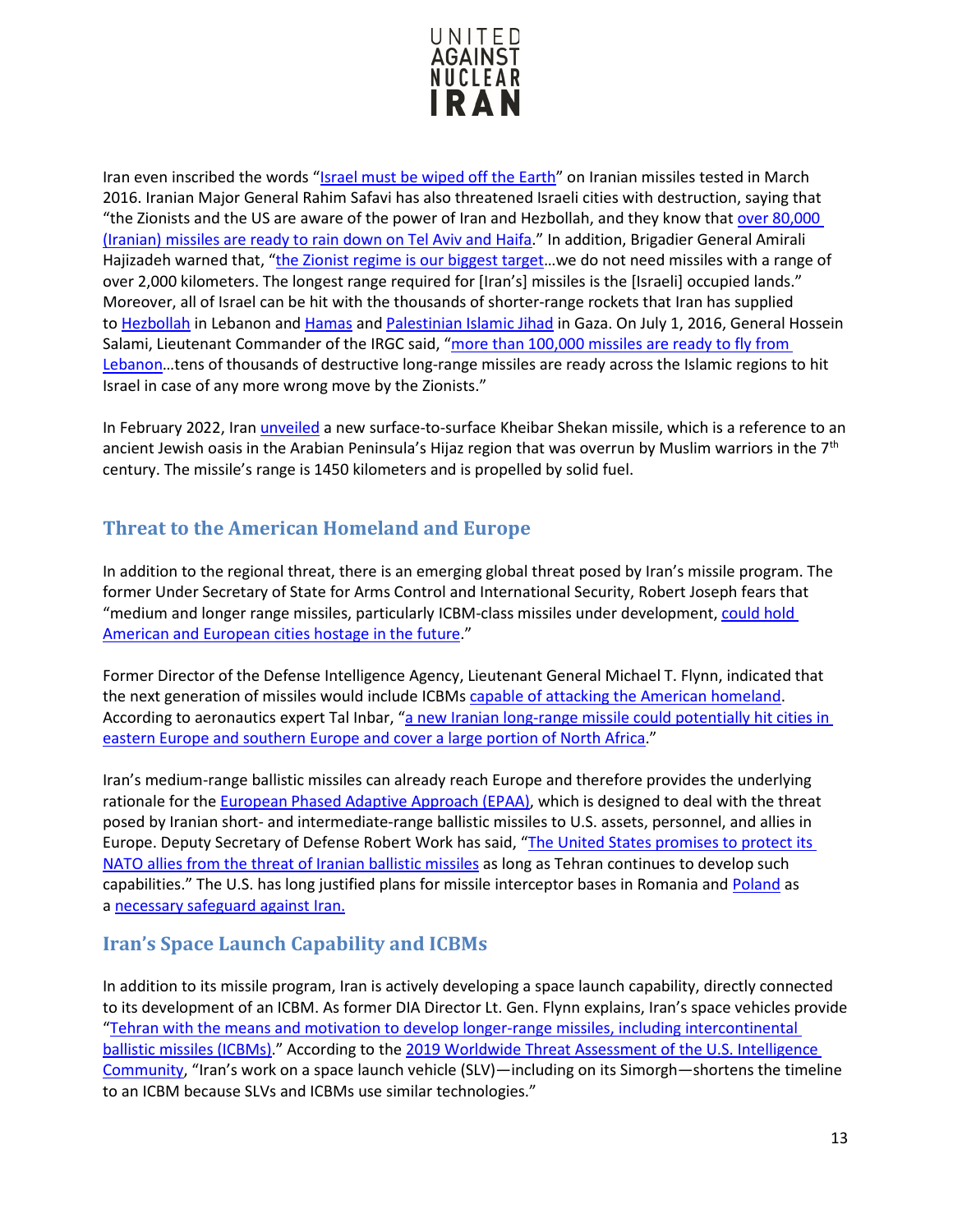

On April 22, 2016, Iran reportedly [attempted to launch a new long-range rocket to place a satellite into](http://www.foxnews.com/world/2016/04/21/iran-launches-long-range-rocket-but-it-doesnt-reach-orbit.html)  [orbit.](http://www.foxnews.com/world/2016/04/21/iran-launches-long-range-rocket-but-it-doesnt-reach-orbit.html) The new rocket, known as the Simorgh space launch vehicle, represents a key step in the development of Iran's long-range ballistic missile program. Iran has [successfully launched four](http://docs.house.gov/meetings/FA/FA13/20150610/103582/HHRG-114-FA13-Wstate-JosephR-20150610.pdf)  [satellites](http://docs.house.gov/meetings/FA/FA13/20150610/103582/HHRG-114-FA13-Wstate-JosephR-20150610.pdf) (2009, 2011, 2012, and 2015) which also use similar technologies required for an ICBM-class missile. On [July 27, 2017,](https://www.reuters.com/article/us-iran-satellite/u-s-says-iran-rocket-test-breaches-u-n-resolution-idUSKBN1AC1YY) Iran tested the Simorgh again. Iran sought to portray the Simorgh launches as successes, but analysts believe tha[t neither test resulted in launching a satellite into orbit.](https://www.nytimes.com/2019/02/13/us/politics/iran-missile-launch-failures.html)

In January and February 2019, Iran attempted two additional [space vehicle test launches](https://www.space.com/43260-iran-second-satellite-launch-possible-failure.html) intended to place satellites into orbit, both of which failed. In a statement condemning the launches, State Department Deputy Spokesman Robert Palladino noted, "Space launch vehicles use technologies that are virtually identical and interchangeable with those used in ballistic missiles, including in Intercontinental Ballistic Missiles (ICBMs). This attempted launch furthers Iran's ability to eventually build such a weapon that threatens our allies."

In August 2019, satellite imagery showed increased activity at Iran's Imam Khomeini Space Center, indicating that Iran was [preparing to launch another satellite](https://abcnews.go.com/International/wireStory/satellite-images-suggest-iran-satellite-launch-looms-65044074) into space. On August 29, satellite imagery showed there had been an [unexplained explosion](https://www.militarytimes.com/news/your-military/2019/08/31/mysterious-iran-rocket-blast-draws-trump-tweet-tehran-response/) apparently of a space launch vehicle (SLV) still on a launch pad at the site. The explosion marked Iran's third unsuccessful effort to launch an SLV in 2019, raising questions over foreign sabotage.

Throughout early 2020, Iran's Minister of Information and Communications Technology (ICT) [promoted](https://www.nytimes.com/reuters/2020/02/04/world/middleeast/03reuters-iran-security-satellite.html) the launch of the 113 kilogram Zafar (or "victory") satellite, which he said would "head toward an orbit of 530 kilometers from Earth." Most concerning was Tehran's announcement that the Simorgh would be used to launch the satellite. As the Center for Strategic and International Studies has [found,](https://missilethreat.csis.org/missile/simorgh/#easy-footnote-bottom-2-2953) the Simorgh "uses engines from Iran's Shahab-3 medium-range ballistic missile" and is "thought to use a similar second stage motor and launch vehicle shroud." The timing of this launch was important—an attempt to generate Iranian nationalism ahead of the February 11 anniversary of Iran's Islamic Revolution and the parliamentary elections on February 21, 2020. As a result, on February 9, 2020, Iran [attempted](https://www.reuters.com/article/us-iran-usa-satellite/iranian-victory-satellite-fails-to-reach-orbit-idUSKBN20306T) to launch the Zafar communications satellite into space. An Iranian defense official reported the satellite launch was successful but failed to reach orbit.

A few months later, amid the coronavirus pandemic, the IRG[C claimed](https://www.nytimes.com/2020/04/22/world/middleeast/iran-satellite-launch.html) the successful launch of the Noor (or "light") satellite on April 22, 2020—which Iranian media described as the first military satellite ever launched by Iran, and that it had reached an orbit of 265 miles above Earth's surface. This satellite launch was timed to coincide with the anniversary of the IRGC. While it was likely geared to divert attention away from the regime's botched response to the coronavirus outbreak, it also was a message to the international community—that Iran will continue its malign behavior even amid a global health crisis. Notably, President Rouhani did not mention the satellite in 40 minutes of remarks before his Cabinet on the launch day. While some observer[s speculated](https://www.nytimes.com/2020/04/22/world/middleeast/iran-satellite-launch.html) he may not have known of the IRGC's launch as it doesn't report to him, his minister of information and communications technology [acknowledged](https://en.irna.ir/news/83760836/ICT-Min-upbeat-with-putting-into-orbit-of-first-military-satellite) touring "the last stage of producing the Ghased three-stage, solid-propellant launcher and the Noor satellite" only weeks earlier. Such a revelation is evidence of coordination with the Rouhani government. The regime also has other [planned](https://en.mehrnews.com/news/157731/Nahid-1-telecommunications-satellite-to-be-sent-into-orbit) launches for 2020-21, including the Nahid-1 telecommunications satellite. There are also plans to complete space projects, including an orbital transmission system, Pars 1 sensing satellite, and Nahid-2 telecommunications satellite.

On February 1, 2021, Ira[n announced](https://www.aljazeera.com/news/2021/2/1/iran-completes-satellite-launch-test-with-new-rocket) it had recently successfully carried out a below-orbit test-launch of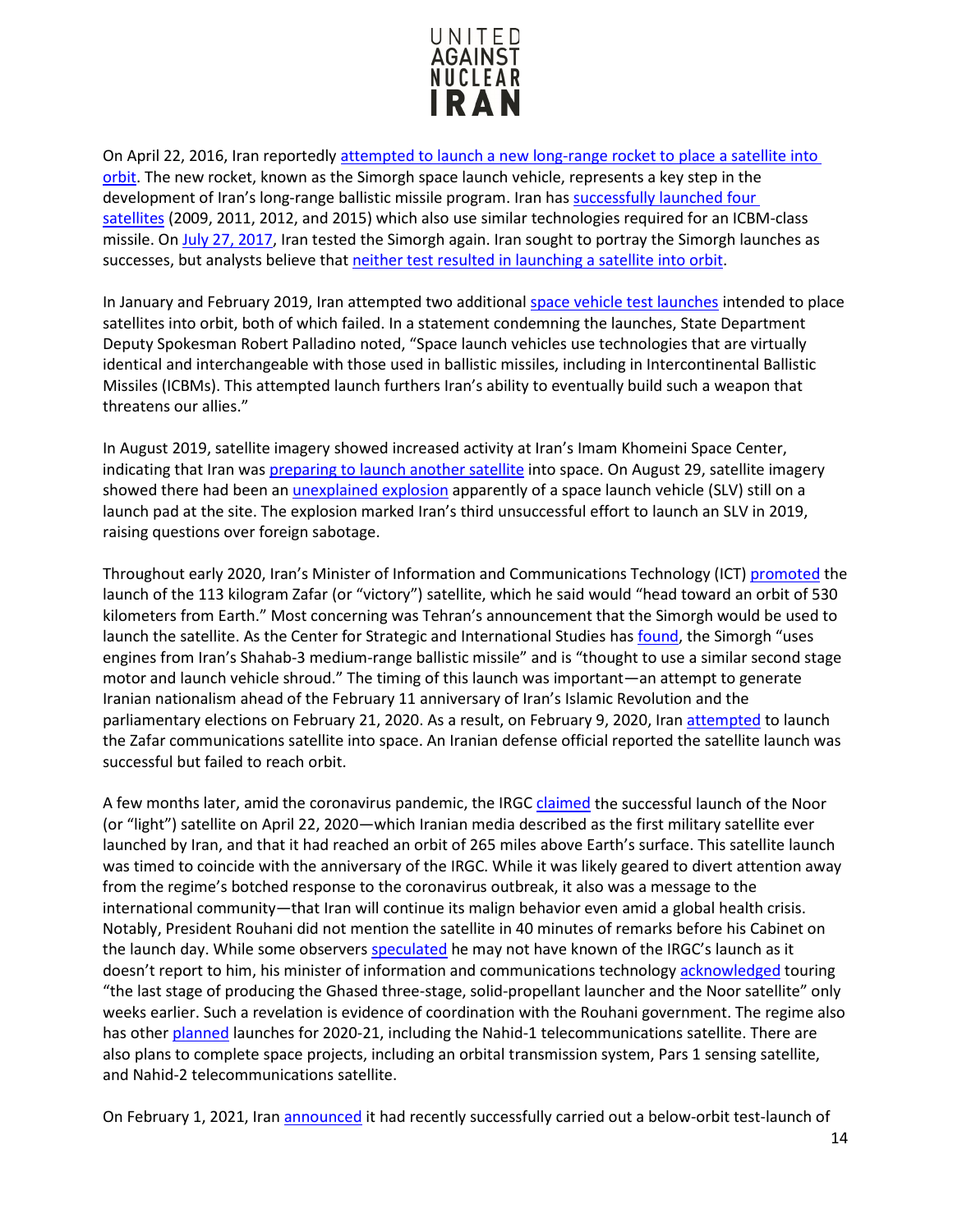

the Zuljanah, a rocket capable of carrying a satellite into orbit. The Zuljanah can carry a satellite weighing up to 220kg (485 pounds) for 500km (310 miles). A spokesman for the space division of Iran's defense ministry indicated that Iran plans on placing operational satellites in orbit after it completes a series of test-launches of the Zuljanah.

In December 2021, Iran's Defense Ministry spokesman [announced](https://www.france24.com/en/asia-pacific/20211230-iran-announces-new-space-launch-amid-talks-to-salvage-nuclear-deal) that "the Simorgh satellite launch carrier carried three research cargos into space. The research goals foreseen for this launch have been achieved." But later, it emerged that the launch failed to put the three payloads into orbit. Nevertheless, the operation was important given the knowledge and experience Iran acquired from the launch of the Simorgh satellite launch vehicle. World powers have previously declared such launches using the Simorgh violated the provisions of UN Security Council Resolution 2231, and France accused Iran in the December 2021 launch of a clear breach as well. This episode represented an attempt by Iran's Space Agency to improve its capabilities after a series of setbacks. Space has emerged as a [priority](https://apnews.com/article/iran-space-launches-nuclear-deal-72a010e26d3ff0395fd09b7c1b3e51d5) for Iran's new President Ebrahim Raisi, as under his administration, Iran's Supreme Council of Space met for the first time in 11 years. This demonstrates the priority his presidency attaches to these space advancements.

On March 2, 2022, news outlets [circulated](https://apnews.com/article/space-launches-technology-science-business-iran-4ed71f17a612e8aef2c9b58af4538183) open-source imagery which suggested Iran likely suffered another failed satellite launch at the Imam Khomeini Spaceport in Semnan Province. Burn marks were visible. The U.S. military's Space Command indicated it did not detect a launch in the preceding days, and Iranian media was unusually silent about the incident.

Only days later, on March 8, 2022, the IRGC [announced](https://www.reuters.com/world/middle-east/irans-revolutionary-guards-put-noor-2-satellite-orbit-tasnim-2022-03-08/) it launched a second military satellite into orbit the Noor 2. It claimed the Noor 2 was orbiting at an altitude of 500 kilometers and that the three-stage Qased carrier launched the satellite. The Qased also [delivered](https://www.iiss.org/blogs/analysis/2020/05/iran-military-satellite-launch-irgc) the first military satellite that the IRGC launched in April 2020. On the heels of the launch, the IRGC Aerospace Force's Space Commander Ali Jafarabadi boasted that "we will launch a series of Noor satellites in the coming years. The space program of the country, of which we are a part, is to stabilize various scientific, research, and defense satellites in low-earth orbit and then reach orbit of 36,000 kilometers above land." These kinds of launches remain of particular concern to the U.S. government and its allies and partners as, [according](https://docs.house.gov/meetings/IG/IG00/20220308/114469/HHRG-117-IG00-Wstate-HainesA-20220308.pdf) to the Worldwide Threat Assessment of 2022, "Iran's work on a space launch vehicle (SLV)—including its Simorgh—shortens the timeline to an ICBM because SLVs and ICBMs use similar technologies, if it decided to develop one."

#### \*\*\*

With Iran continuing to perfect its ballistic technology and extend its missile range, the serious threat to the U.S. homeland and our NATO and Middle Eastern allies of an Iran armed with nuclear-tipped ballistic missiles remains. Coupled with Iran's [ongoing illegal procurement of nuclear and missile-related](http://www.wsj.com/articles/germany-says-iran-kept-trying-to-get-nuclear-equipment-after-deal-1468006075)  [equipment,](http://www.wsj.com/articles/germany-says-iran-kept-trying-to-get-nuclear-equipment-after-deal-1468006075) global and regional fears of Iran's aggression and nuclear ambitions have been reinforced. While there is an ongoing dispute whether Iran is directly violating UNSCR 2231 with its ballistic missile tests, the fact remains that such missiles would be Iran's only viable method for launching nuclear weapons. Iran's continued ballistic missile development is inconsistent with Iran's declaration under the JCPOA it will not seek a nuclear weapons capability.

The surrounding nations feel sufficiently threatened that they have pursued costly missile defense systems to protect themselves. The U.S. must ensure that it can defend its assets and personnel in the region, as well as those of its allies, against the multi-layered aerial threat posed by Iran and its proxies' rockets, increasingly precise cruise and ballistic missiles, and drones. The multi-layered Iranian threat necessitates